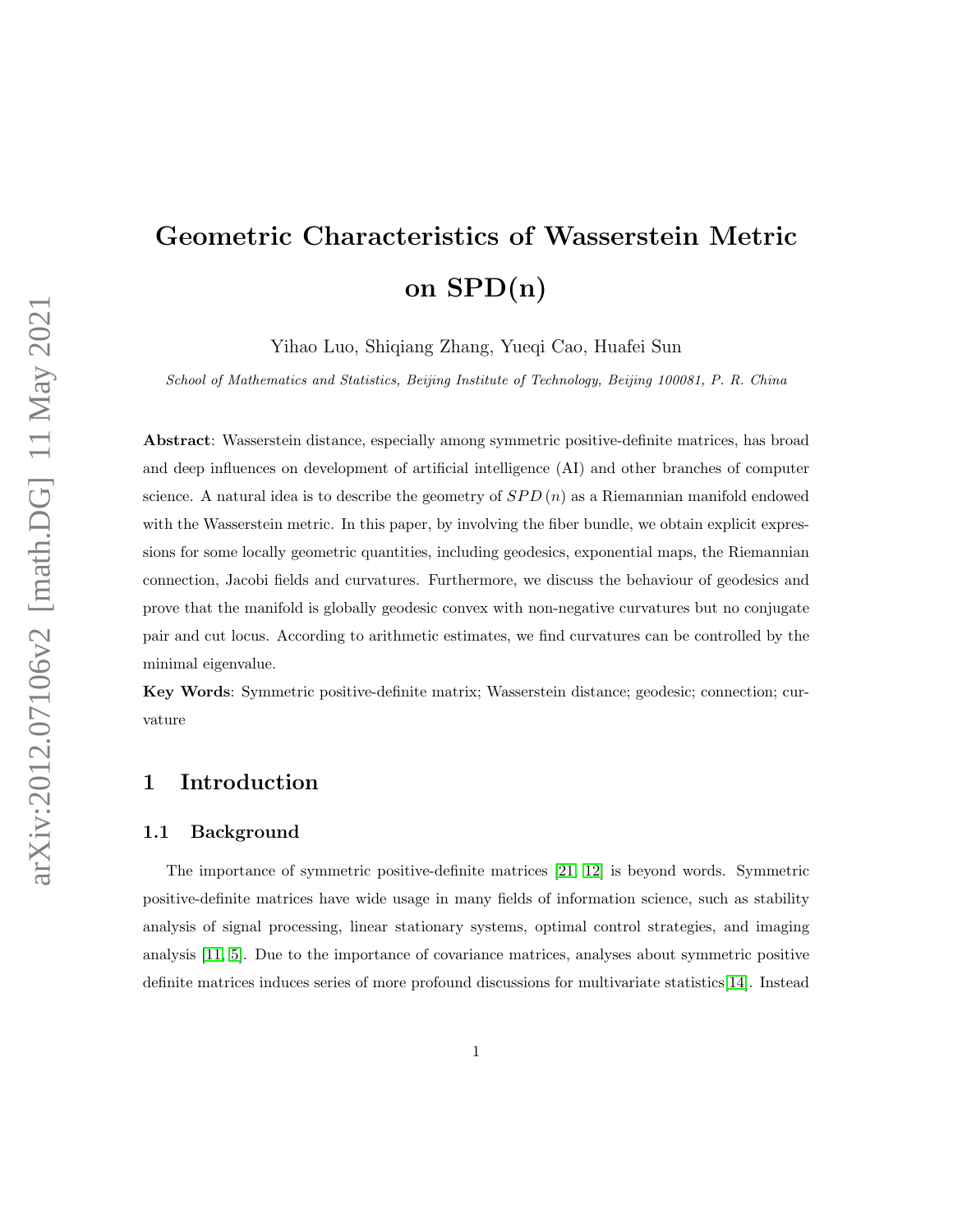of considering a single matrix, contemporary scientists tend to comprehend the global structure of the set consisting of all  $n \times n$  symmetric positive definite matrices. This set is known as  $SPD(n)$ .

The set  $SPD(n)$  can be endowed with various structures.  $SPD(n)$  has a natural differential structure to be a manifold since it can be regarded as an open subset in  $\mathbb{R}^{\frac{n \times (n+1)}{2}}$ . It is also a quotient space of the general linear group  $GL(n)$  by the orthogonal group  $O(n)$  [\[17\]](#page-29-1), denoted as  $SPD(n) \cong$  $GL(n)$  $\frac{L(n)}{O(n)}$ . Further, in the sense of matrix exponential and matrix logarithm [\[12\]](#page-28-0),  $SPD(n)$  can be regard as a Lie group [\[18\]](#page-29-2). The group multiplication is defined by  $A_1 * A_2 = \exp(\log A_1 + \log A_2)$ [\[15\]](#page-28-4). Various structures bring abundant geometric details. And from another sight, the family of n-dimensional Gaussian distributions can be equipped with distances and divergences. These measurements can be naturally carried onto  $SPD(n)$ . Therefore, there are some widely used measurements defined on  $SPD(n)$ , including Kullback-Leibler (KL) divergence, Jensen-Shannon (JS) divergence, and Wasserstein distance [\[16\]](#page-29-3). These measurements all contain deep physical background meanings and are extensively used in AI and data science. To balance above two ideas, scientists are trying to find some Riemannian metrics on  $SPD(n)$ . Series of metrics have been involved. The most traditional Euclidean metric implies the Euclidean distance among Gaussian distributions. X. Pennec, P. Fillard, et al. [\[17\]](#page-29-1) defined the affine-invariant Riemannian metric. V. Arsigny, P. Fillard, et al. [\[15\]](#page-28-4) showed the Lie group structure admitting a bi-invariant metric, which is called the Log-Euclidean metric. And most encouragingly, by constructing a principle bundle, M. Wong et al. [\[22\]](#page-29-4) and S. Zhang et al. [\[8\]](#page-28-5) gave a new Riemannian metric on  $SPD(n)$  whose geodesic distance is equivalent to Wasserstein-2 distance.

Wasserstein distance [\[16\]](#page-29-3) plays a key role in recent development of information science. This distance, called Earth-moving distance as well, describes the minimal price or energy required to move one distribution to another along an underlying manifold. Wasserstein distance is actually a family of distances depending on different definitions of energy:

<span id="page-1-0"></span>
$$
W_p(P_1, P_2) = \inf_{\gamma \sim \Pi(P_1, P_2)} \left( E_{(x, y) \sim \gamma} [\|x - y\|^p] \right)^{\frac{1}{p}}.
$$
 (1.1)

These distances, especially Wasserstein-2 distance  $W_2$  (p is chosen as 2 in followings), naturally reflect the metric structure of underlying manifold. Wasserstein distance has its deep and profound physical meanings. And compared to KL divergence and JS divergence, Wasserstein distance can measure the difference between two distributions with small overlapped supports. Therefore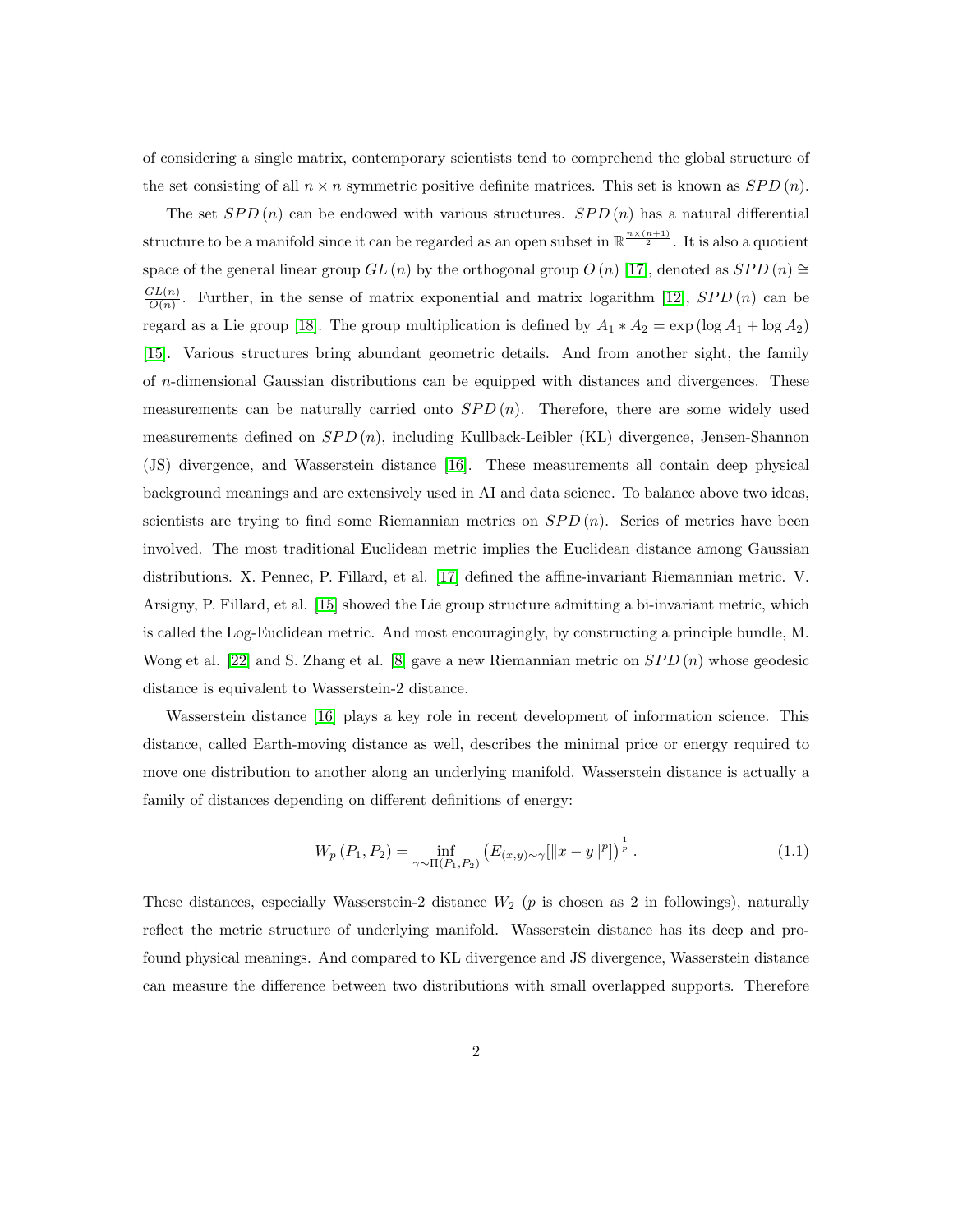Wasserstein distance has been regarded as an essential tool to access more advanced or explainable AI. For instance, A. Martin et al. solved the problems about the robustness of nets training by introducing Wasserstein distance into Generative Adversarial Networks (GAN) [\[2\]](#page-28-6). Even so, the general Wasserstein distance can not be expressed explicitly, unless on some specific distribution families. Fortunately, the distance among Gaussian distributions on  $\mathbb{R}^n$  has a beautiful explicit form [\[9\]](#page-28-7)

$$
W(\mathcal{N}_1, \mathcal{N}_2) = \|\mu_1 - \mu_2\| + \left(\text{tr}[\Sigma_1 + \Sigma_2 - 2(\Sigma_1 \Sigma_2)^{\frac{1}{2}}]\right)^{\frac{1}{2}},\tag{1.2}
$$

where  $\mu_1$ ,  $\mu_2$  and  $\Sigma_1$ ,  $\Sigma_1$  are expectations and covariances of distributions  $\mathcal{N}_1$ ,  $\mathcal{N}_2$  respectively. Because Wasserstein distance is originally defined by a low bound of energy, whether a real moving process among Gaussian distribution exists is a question omitted usually. We will show a geometric solution for this question in Section 2.

When the expectation fixed, M. Gelbrich [\[6\]](#page-28-8) proved the distance can be geometrized into a Riemannian metric on  $SPD(n)$ , called Wasserstein metric  $g_w$ , which can also be constructed via regarding  $GL(n)$  as a fiber bundle on  $SPD(n)$ . In other words, Wasserstein distance is actually the geodesic distance based on this new metric constructed by the fiber bundle (or Riemannian submersion). This amazing result is proved by [\[3\]](#page-28-9), but some analytic details have been omitted. In this paper, from an original viewpoint , we reprove the facts and fill those essential blanks up. About the Wasserstein geometry, some geometric quantities have been calculated in some way [\[3,](#page-28-9) [4,](#page-28-10) [8\]](#page-28-5), relying on conventional and complicated geometric computing. Due to the fiber bundle structure [\[20,](#page-29-5) [19\]](#page-29-6), we present succinct expressions for geodesics, the exponential and the Riemannian connection. In the following, we give more geometric quantities, including Jacobi fields and curvatures. One of our main goals is to present this manifold more completely.

#### 1.2 Notation

In the whole paper, we adopt conventional notations in algebra and geometry. Riemannian manifolds are denoted as pairs of (manifold, metric). For example, our main study object is  $(SPD(n), g_w)$ , meaning  $SPD(n)$  endowed with Wasserstein metric.  $\mathbb{R}^n$  is the *n*-dimensional Euclidean space. M (n) represents the set of  $n \times n$  matrices and  $Sym(n)$  means the set of  $n \times n$ symmetric matrices.  $T_A M$  is conventionally the tangent space of M at a point A.  $\Lambda$  always represents a diagonal  $n \times n$  matrix. For an  $n \times n$  matrix A,  $\lambda(A)$  or  $\lambda_i(A)$  means a eigenvalue or the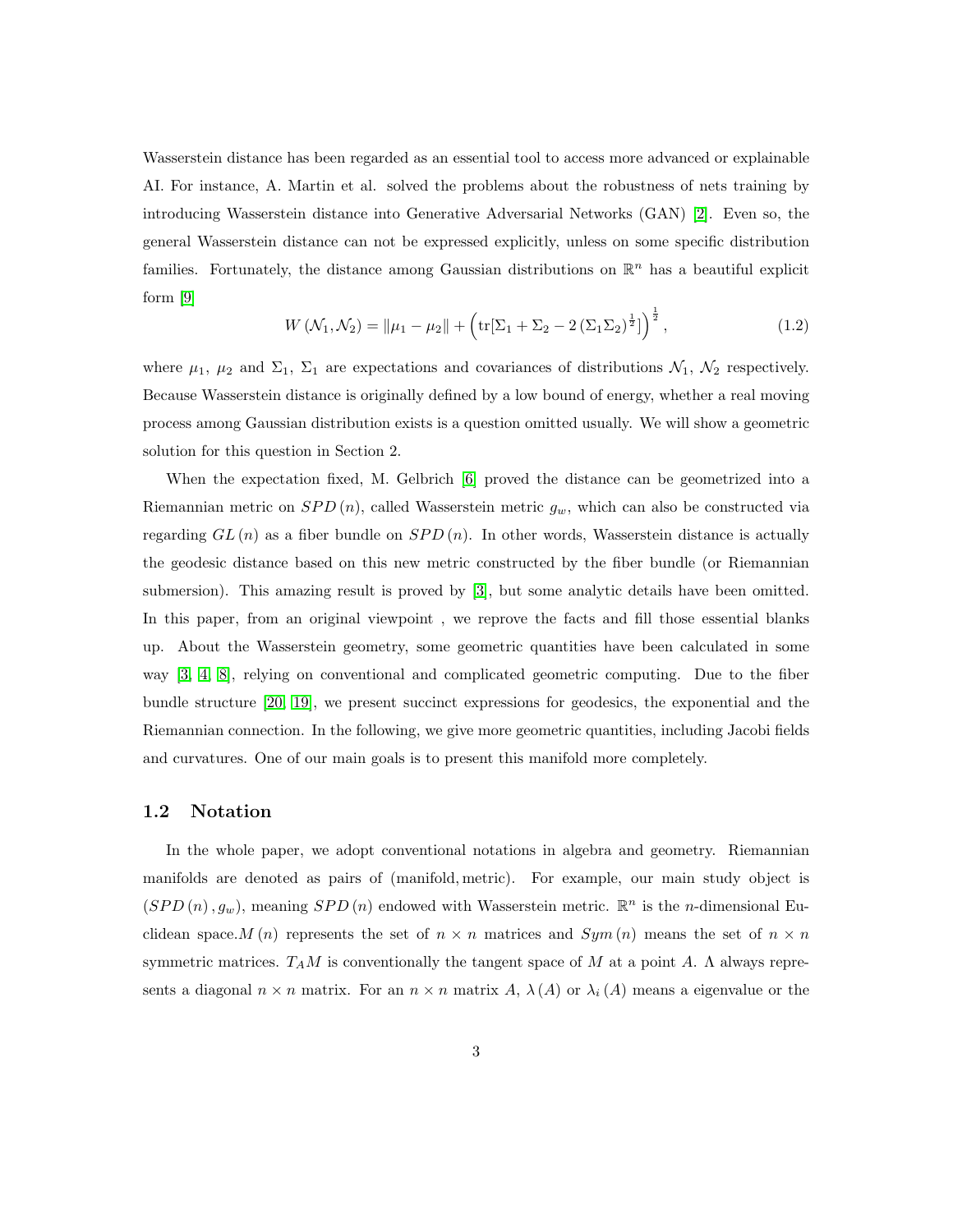i-th eigenvalue of A, respectively. Then  $x_i \sim \lambda_i$  is a pair of eigenvalues and one of its associated eigenvectors. The components of matrix A will always be noted as  $[A_{ij}]$ . And identity matrix is denoted as I. In this paper, we tends to express points on manifolds by  $A, B$  while vector fields by  $X, Y$ .

#### 1.3 Overview

The paper is organized as follows. In the section 2, we introduce some basic knowledge of the Riemannian manifold  $(SPD(n), g_W)$ , including some definitions and a important Algorithm. We will consider the symmetry of the  $(SPD(n), g_W)$  as well. In the section 3, we focus on geodesic. we prove the geodesic convexity and give the exponential and Wasserstein radius, which allows us to depict the manifold in some extent. In the section 4, we express the Riemannian connection explicitly by comparing the total space and base space of the bundle structure. Section 5 is about Jacobi fields. In this part, we prove the non-existence of conjugate pair and cut locus, which shows the uniqueness of geodesic. Finally, in the section 6, we study curvatures. We obtain explicit expressions for the Riemannian curvature, sectional curvatures and the scalar curvature. Furthermore, we give the estimate of sectional curvatures, showing that the curvatures can be controlled by the minimal eigenvalue of points on  $(SPD(n), g_W)$ .

# 2 Preliminary

#### 2.1 Algebra about Sylvester Equation

Sylvester equation is one of the most classical matrix equations. The solution of this equation plays a key role to understand the geometry of  $(SPD(n), g_w)$ . First of all, we shall list series of properties of this equation, which are utilized in the following arguments frequently. Then we recall a useful algorithm to calculate the explicit form of the solution. This algorithm paves a way for calculating and estimating the Wasserstein curvatures. Here we denote the solution of Sylvester equation with Γ, which means  $\Gamma : M(n) \times SPD(n) \longrightarrow M(n)$ , for any  $A \in SPD(n), X \in M(n)$ , and the matrix  $\Gamma_A[X] \in M(n)$  satisfies

<span id="page-3-0"></span>
$$
A\Gamma_A[X] + \Gamma_A[X]A = X.\tag{2.3}
$$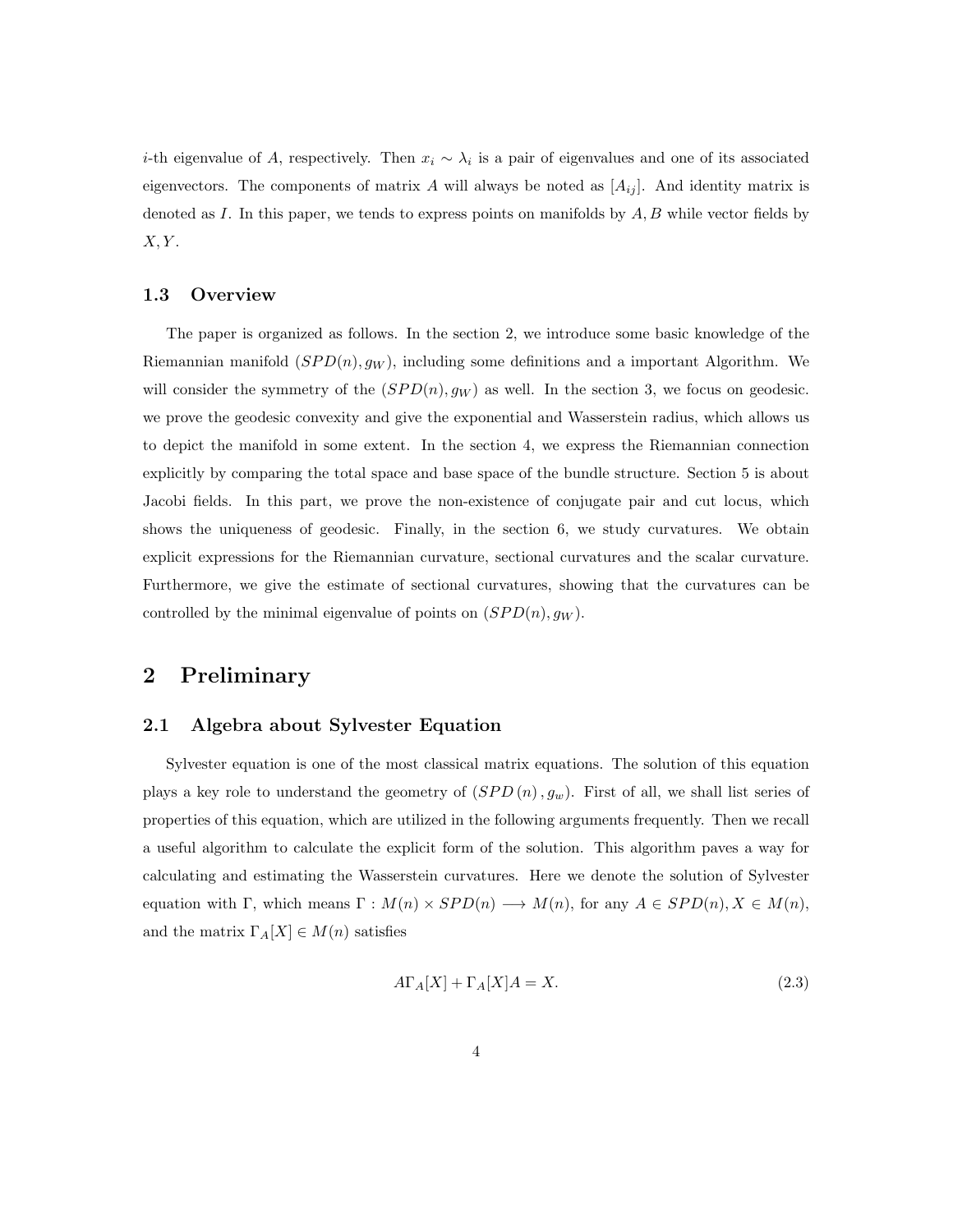Our discussion does not contain the well-posedness of Sylvester equation. From geometric aspects, we can ensure the existence and uniqueness of the solution in the particular case involved in this paper. More details about Sylvester equation are claimed in [\[13\]](#page-28-11). Here we list some basic properties which will be used frequently in the following discussions.

#### <span id="page-4-0"></span>Proposition 2.1.

1.  $\Gamma_A (X + kY) = \Gamma_A [X] + k \Gamma_A [Y \ \forall k \in \mathbb{R}$ . 2.  $\Gamma_{kA}[X] = \frac{1}{k} \Gamma_A[X], \ \forall k \in \mathbb{R}.$ 3.  $\Gamma_{A+B}[X] = \Gamma_A[X] - \Gamma_A[B\Gamma_{A+B}[X] + \Gamma_{A+B}[X]B].$ 4.  $\Gamma_A[AX] = A\Gamma_A[X]$ ,  $\Gamma_A[XA] = \Gamma_A[X]A$ . 5.  $\Gamma_{A^{-1}}[X] = \Gamma_A[AXA] = A\Gamma_A[X]A$ . 6.  $\Gamma_{QAQ^{-1}}[QXQ^{-1}] = Q\Gamma_A[X]Q^{-1}, \ \forall Q \in GL(n).$ 

Proposition [2.1](#page-4-0) will determine the geometry on  $(SPD(n), g_W)$  and be involved into every calculation repetitively and alternatively. We omit the proof since these properties are easy-checked.

Then we recall an algorithm to solve this kind of Sylvester equations, which offers an explicit expression of the solution. And this expression only depends on the eigenvalue decomposition. More details can be found in [\[8\]](#page-28-5).

Algorithm 1 radius outlier removal Input:  $A \in SPD(n), X \in Sym(n)$ **Output:**  $\Gamma_A[X]$ Eigenvalue decomposition,  $A = Q\Lambda Q^T$ , where  $Q \in O(n)$ ,  $\Lambda := \text{diag}[\lambda_1, \ldots, \lambda_n]$  $C := [C_{ij}] = Q^T X Q$  $E := [E_{ij}] = \left[\frac{C_{ij}}{\lambda_i + 1}\right]$  $\frac{C_{ij}}{\lambda_i + \lambda_j}$  $\textbf{return} \hspace{0.5mm} \Gamma_{A}[X] = QEQ^T$ 

The algorithm will be simplified if A is specially a diagonal matrix  $\Lambda$ . This algorithm will be used frequently in the following passage, which helps us to comprehend the geometry of  $SPD(n)$ .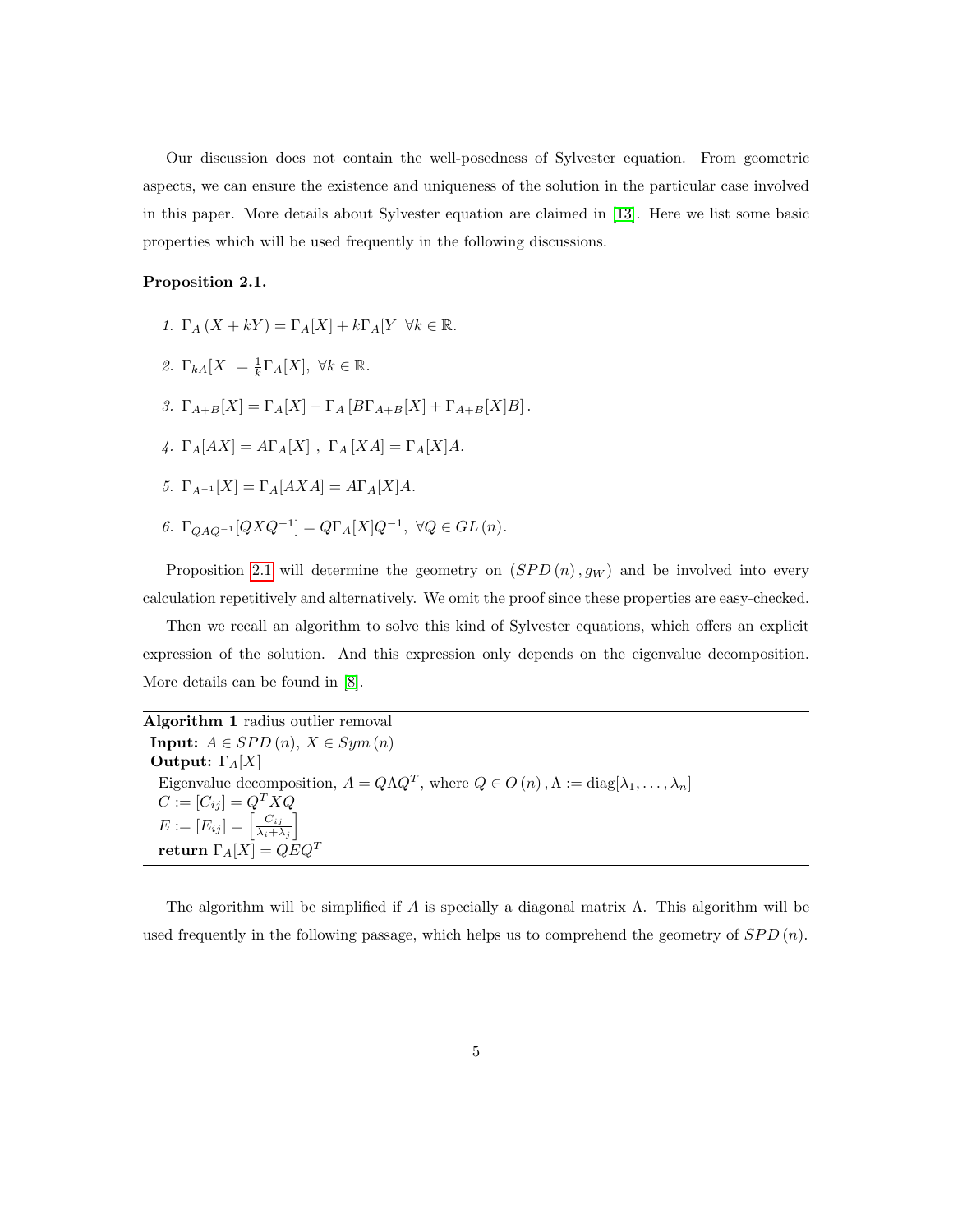#### 2.2 Wasserstein Metric

In this part, we will recall some concepts about Riemannian geometry and fiber bundles, and then introduce the Wasserstein metric on  $SPD(n)$ .

**Definition 2.1.** For a principal bundle  $(\widetilde{M}, \widetilde{g})$  with the structure group G and projection  $\sigma$  onto the based manifold M, any vector  $W \in T_{\widetilde{A}}\widetilde{M}$  is horizontal, if and only if  $\widetilde{g}(W, V) = 0$ , for all  $V \in T_{\widetilde{A}}\widetilde{M}$  such that  $d\sigma(V) = 0$ . We say  $V \perp G[\widetilde{A}]$ , where  $G[\widetilde{A}]$  is the orbit of  $\widetilde{A}$  under the group action. And if  $d\sigma\left(\widetilde{X}\right) = X \in T_A M$ , we call  $\widetilde{X}$  as a lift of X, where  $A = \sigma\left(\widetilde{A}\right)$ .

**Proposition 2.2.** The general linear group with Euclidean metric  $(GL(n), g_E)$  and  $\sigma\left(\widetilde{A}\right)$  =  $\widetilde{A}^T\widetilde{A}$ , where  $g_E\left(\widetilde{X},\widetilde{Y}\right):=\text{tr}\left(\widetilde{X}^T\widetilde{Y}\right)$ , for any  $\widetilde{X},\widetilde{Y}\in T_{\widetilde{A}}GL(n)$ , is a trivial principal bundles on  $SPD(n)$ , with orthogonal group  $O(n)$  as the structure group.

This proposition establishes for two facts [\[8\]](#page-28-5):  $SPD(n) \cong \frac{GL(n)}{O(n)}$  $\frac{\partial^2 L(n)}{\partial (n)}$  and  $g_E$  keeps invariant under the group action of  $O(n)$ .

**Proposition 2.3.** For any  $\widetilde{A} \in (GL(n), g_E)$ ,  $A := \sigma\left(\widetilde{A}\right) = \widetilde{A}^T \widetilde{A}$ , and any  $X \in T_ASPD(n)$ , there is a unique  $\widetilde{X}$  to be the horizontal lift of X at  $T_{\widetilde{A}}GL\left(n\right)$ , satisfying

<span id="page-5-0"></span>
$$
\widetilde{X} = \widetilde{A}\Gamma_A[X].\tag{2.4}
$$

*Proof.* By definitions, horizontal lift subjects to the following two conditions. From  $d\sigma\left(\tilde{X}\right) = X$ and  $\widetilde{X} \perp O(n) [\widetilde{A}],$  we get

<span id="page-5-1"></span>
$$
\begin{cases}\n\widetilde{X}^T \widetilde{A} + \widetilde{A}^T \widetilde{X} = X, \\
\widetilde{A}^{-1} \widetilde{X} = \widetilde{X}^T \widetilde{A}^{-T}.\n\end{cases}
$$
\n(2.5)

 $\Box$ 

Thus, we have

$$
\widetilde{A}^T \widetilde{A} \widetilde{A}^{-1} \widetilde{X} + \widetilde{A}^{-1} \widetilde{X} \widetilde{A}^T \widetilde{A} = X,
$$

which is equivalent to [\(2.4\)](#page-5-0).

**Definition 2.2.** For any  $A \in SPD(n)$ ,  $X, Y \in T_ASPD(n)$ , we define

$$
g_W|_A(X,Y) = \text{tr}(\Gamma_A[Y]A\Gamma_A[X]) = \frac{1}{2}\text{tr}(\Gamma_A[Y]X),\tag{2.6}
$$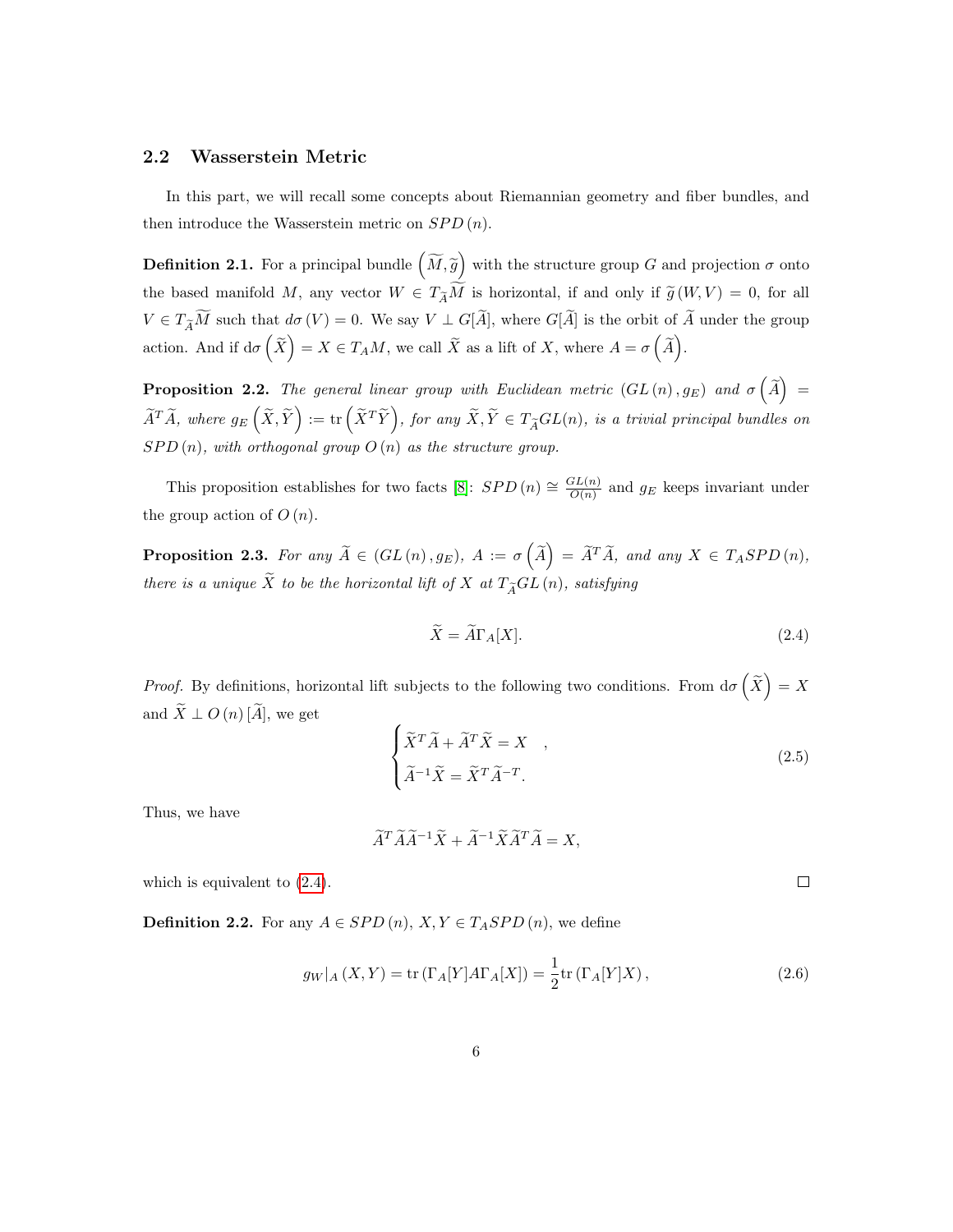where  $g_W$  is a symmetric and non-degenerated bilinear tensor fields on  $SPD(n)$ . We call  $g_W$ as Wasserstein metric.

**Proposition 2.4.** The projection  $\sigma$  :  $(GL(n), g_E) \rightarrow (SPD(n), g_W)$  is a Riemannian submersion [\[7\]](#page-28-12), which means  $d\sigma$  is surjective and

$$
g_E\left(\widetilde{X}, \widetilde{Y}\right) = g_W\left(\mathrm{d}\sigma\left(\widetilde{X}\right), \mathrm{d}\sigma\left(\widetilde{Y}\right)\right) = g_W\left(X, Y\right). \tag{2.7}
$$

#### 2.3 Symmetry

Now we study the symmetry of  $(SPD(n), g_W)$ . We consider the invariability of Wasserstein metric under a special group action, and we claim that the orthogonal group  $O(n)$  is isomorphic to a subgroup of the isometry group  $ISO(SPD(n), q_W)$ .

**Definition 2.3.** The orthogonal action  $\Psi: O(n) \times SPD(n) \rightarrow SPD(n)$  is defined by

$$
\Psi_O(A) = OAO^T, \quad \forall O \in O(n), A \in SPD(n). \tag{2.8}
$$

<span id="page-6-1"></span>**Theorem 2.5.** The orthogonal group  $O(n)$  is isomorphic to a subgroup of the isometric group of  $(SPD(n), g_W), as$ 

<span id="page-6-0"></span>
$$
\{\Psi_{O}\left(A\right)\}_{O\in O} \lhd ISO|g_W. \tag{2.9}
$$

*Proof.* First, we check that  $\Psi$  is a group action of  $O(n)$ ,  $\forall O_1, O_2 \in O(n)$ ,  $A \in SPD(n)$ ,

$$
\begin{array}{l} \Psi_I A = A = \mathrm{id}\,(A)\,, \\[2mm] \Psi_{O_1O_2^{-1}}A = O_1O_2^TAO_2O_1^T = \Psi_{O_1} \circ \Psi_{O_2^{-1}}A. \end{array}
$$

Then we show that the tangent maps of these actions  $d\Psi_O$  are isometric,

$$
\langle d\Psi_O(X), d\Psi_O(Y) \rangle |_{OAO^T}
$$
  
=  $\frac{1}{2}$ tr  $(\Gamma_{OAO^T} [OXO^T) OYO^T]$   
=  $\frac{1}{2}$ tr  $(Y\Gamma_A[X]) = \langle X, Y \rangle |_{A}.$ 

Thus, we prove the invariability of Wasserstein metric.

 $\Box$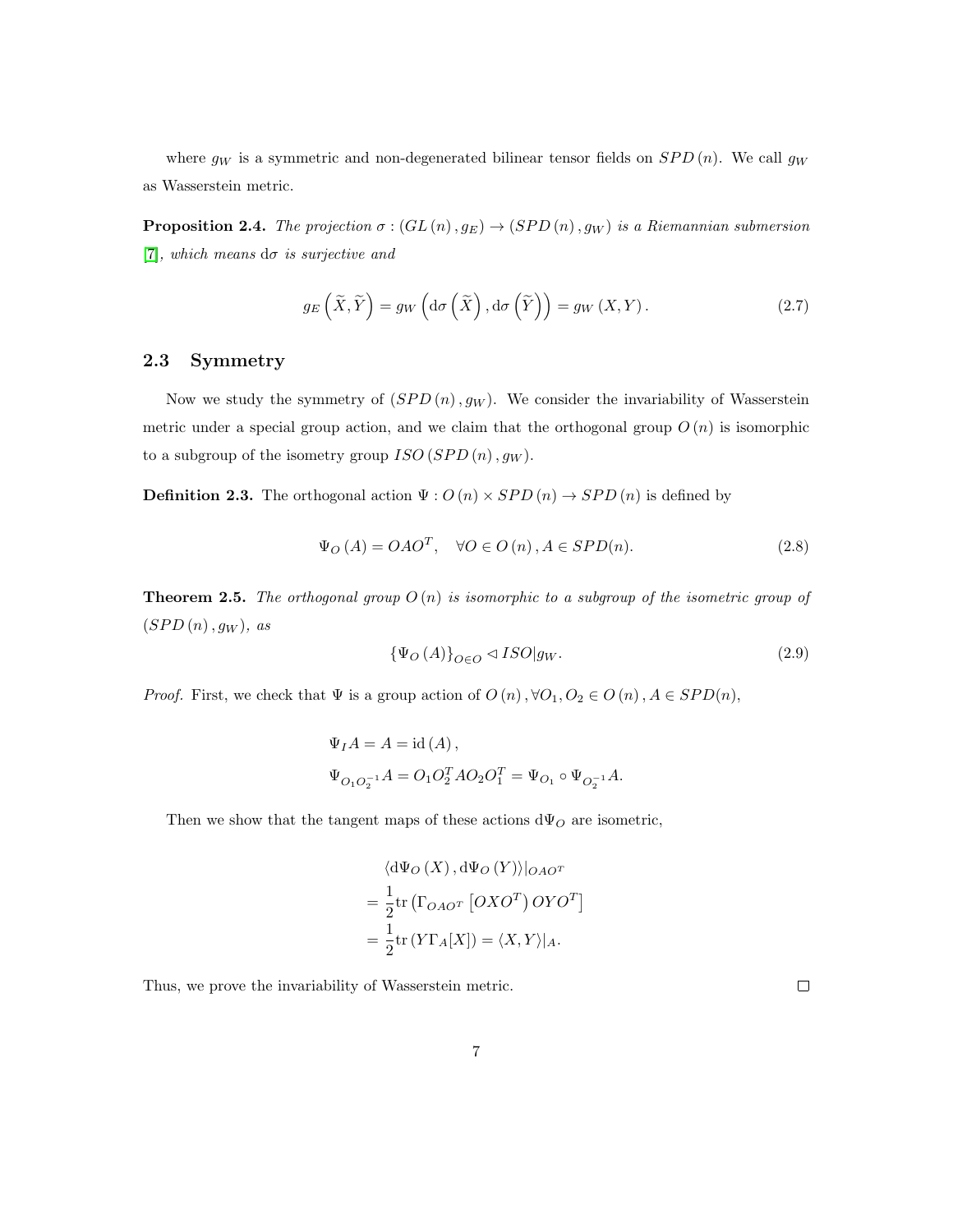We have such a fact that for an *n*-dimensional Riemannian manifold, the dimension of isometry group achieves maximum if and only if it has constant sectional curvature. Therefore, in section 5, we will show that  $(SPD(n), g_W)$  has no constant sectional curvature, which means its symmetry degree less than the highest. The famous interval theorem [\[1\]](#page-27-0) about isometric group shows the nonexistence of isometric groups with dimension between  $\frac{m(m-1)}{2} + 1$  and  $\frac{m(m+1)}{2}$ , for any m-dimensional Riemannian manifold, where  $m \neq 4$ . On the other hand, [\(2.9\)](#page-6-0) shows that the dimension of Wasserstein isometric group is higher than the dimension of  $O(n)$ . Therefore, by  $\dim (SPD(n)) = \frac{n^2+n}{2} \neq 4$  and  $\dim (O(n)) = \frac{n^2-n}{2}$ , we have the following result.

**Corollary 2.6.**  $(SPD(n), g_W)$  has its symmetry degree controlled by

$$
\frac{1}{2}(n-1)n \le \dim (ISO|g_W) \le \frac{1}{8}(n-1)n(n+1)(n+2) + 1.
$$
 (2.10)

According to Theorem [2.5,](#page-6-1) when we tend to study local geometric characteristics, we only need to consider the sorted diagonal matrices as the representational elements under the orthogonal action rather than all general points on  $SPD(n)$ . Therefore, some pointwise quantities, such as the scalar curvature and the bounds of sectional curvatures, depend only on eigenvalues.

## 3 Geodesic

Although prior results [\[4\]](#page-28-10) presented some expressions of geodesics and the Riemannian exponential, the well-posedness and uniqueness of geodesic equations have not been considered. Additionally, some questions, such as the domain of the exponential, extensions of geodesics, and the existence of the minimal geodesic jointing two arbitrary points, are waiting to be answered. In this section, we shall prove that  $(SPD(n), g_W)$  is geodesic convex [\[19\]](#page-29-6). Further, we calculate the maximal length for each geodesic, and then give the results about Wasserstein radius. Meanwhile, we will reprove some known results [\[4\]](#page-28-10), including the expression of geodesics and the exponential, from an original viewpoint.

#### 3.1 Geodesic Convexity

Wasserstein metric is not complete (we will see it later), which takes lots of trouble for researching the geometry of  $(SPD(n), g_W)$ . However, we tend to show that the whole Riemannian manifold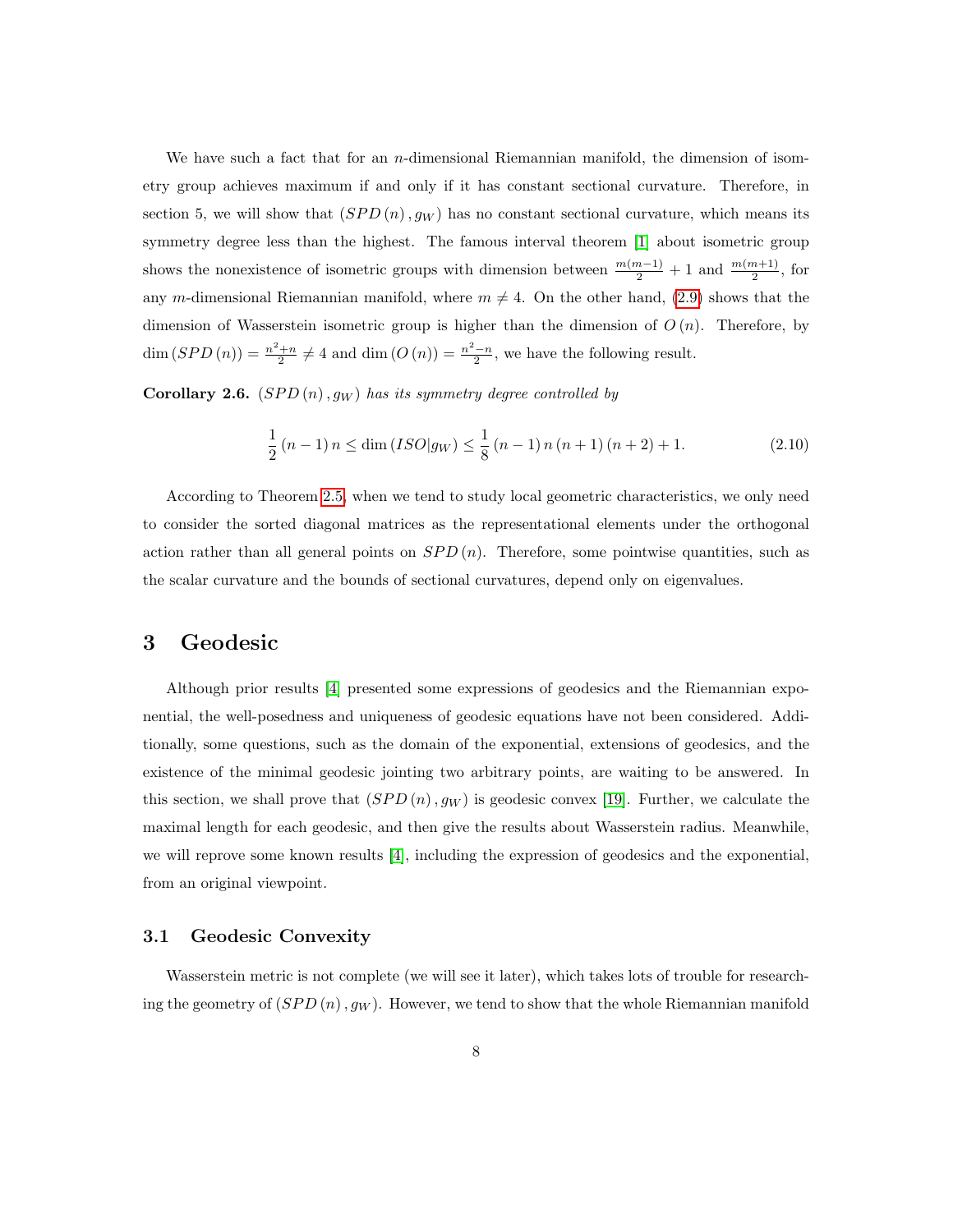$(SPD(n), g_W)$  is geodesic convex, which means that we can always find the minimal geodesic jointing any two points. To some extent, geodesic convexity may make up for the incompleteness.

**Definition 3.1.** A curve  $\tilde{\gamma}(t)$  in the bundle  $(\widetilde{M}, g_E)$  is said to be level, if and only if,  $\dot{\tilde{\gamma}}(t)$  is horizontal in  $T_{\widetilde{\gamma}(t)}\widetilde{M}$  for any  $t.$ 

<span id="page-8-0"></span>**Theorem 3.1.** For any  $A_1, A_2 \in SPD(n)$ , and choose  $\widetilde{A_1} = A_1^{\frac{1}{2}}$  as the fixed lift of  $A_1$ , there exists  $\widetilde{A_2} \in GL(n)$  as a lift of  $A_2$ ,

$$
\widetilde{A_2} = A_1^{-\frac{1}{2}} (A_1 A_2)^{\frac{1}{2}},\tag{3.11}
$$

such that the line segment  $l(t) = tA_2 + (1-t)A_1^{\frac{1}{2}}$ ,  $t \in [0,1]$  is level and non-degenerated,

Before its proof presented, we show that Theorem [3.1](#page-8-0) brings some geometrical and physical facts.

<span id="page-8-1"></span>Corollary 3.2. (geodesic convexity)  $(SPD(n), g_W)$  is a geodesic convex Riemannian manifold. Between any two points  $A_1, A_2 \in SPD(n)$ , there exists a minimal Wasserstein geodesic

$$
\gamma(t) = (1-t)^2 A_1 + t (1-t) \left[ (A_1 A_2)^{\frac{1}{2}} + (A_2 A_1)^{\frac{1}{2}} \right] + t^2 A_2, \ t \in [0,1], \tag{3.12}
$$

where  $\gamma(t)$  lies on SPD (n) strictly.

Let us recall the definition of Wasserstein distance [\(1.1\)](#page-1-0). The lower energy bound does not ensure the existence of a real path to 'earth-move' one distribution to another with the minimal price. However, by Theorem [3.1](#page-8-0) and Corollary [3.2,](#page-8-1) we can actually ensure the existence of the path among Gaussian distributions with zero expectation.

To prove Theorem [3.1,](#page-8-0) we shall give two lemmas at first.

<span id="page-8-2"></span>**Lemma 3.3.** For any two matrices  $\widetilde{A}_1, \widetilde{A}_2 \in GL(n)$ ,  $l(t) = t\widetilde{A}_2 + (1-t)\widetilde{A}_1$ ,  $t \in [0,1]$ .  $\widetilde{l}(t)$  is horizontal if and only if  $\det(l(t)) > 0$  and  $\dot{l}(0)$  is horizontal at  $T_{\widetilde{A}_1}GL(n)$ .

*Proof.* According to [\(2.5\)](#page-5-1),  $\dot{l}(0) = \tilde{A}_2 - \tilde{A}_1$  is horizontal at  $T_{\tilde{A}_1} GL(n)$ 

$$
\Leftrightarrow \widetilde{A}_1^{-1} \left( \widetilde{A}_2 - \widetilde{A}_1 \right) \in Sym \left( n \right) \Leftrightarrow \widetilde{A}_1^{-1} \widetilde{A}_2 \in Sym \left( n \right)
$$
  

$$
\Leftrightarrow \widetilde{A}_2^{-1} \widetilde{A}_1 \in Sym \left( n \right) \Leftrightarrow \widetilde{A}_2^{-1} \left( \widetilde{A}_2 - \widetilde{A}_1 \right) \in Sym \left( n \right).
$$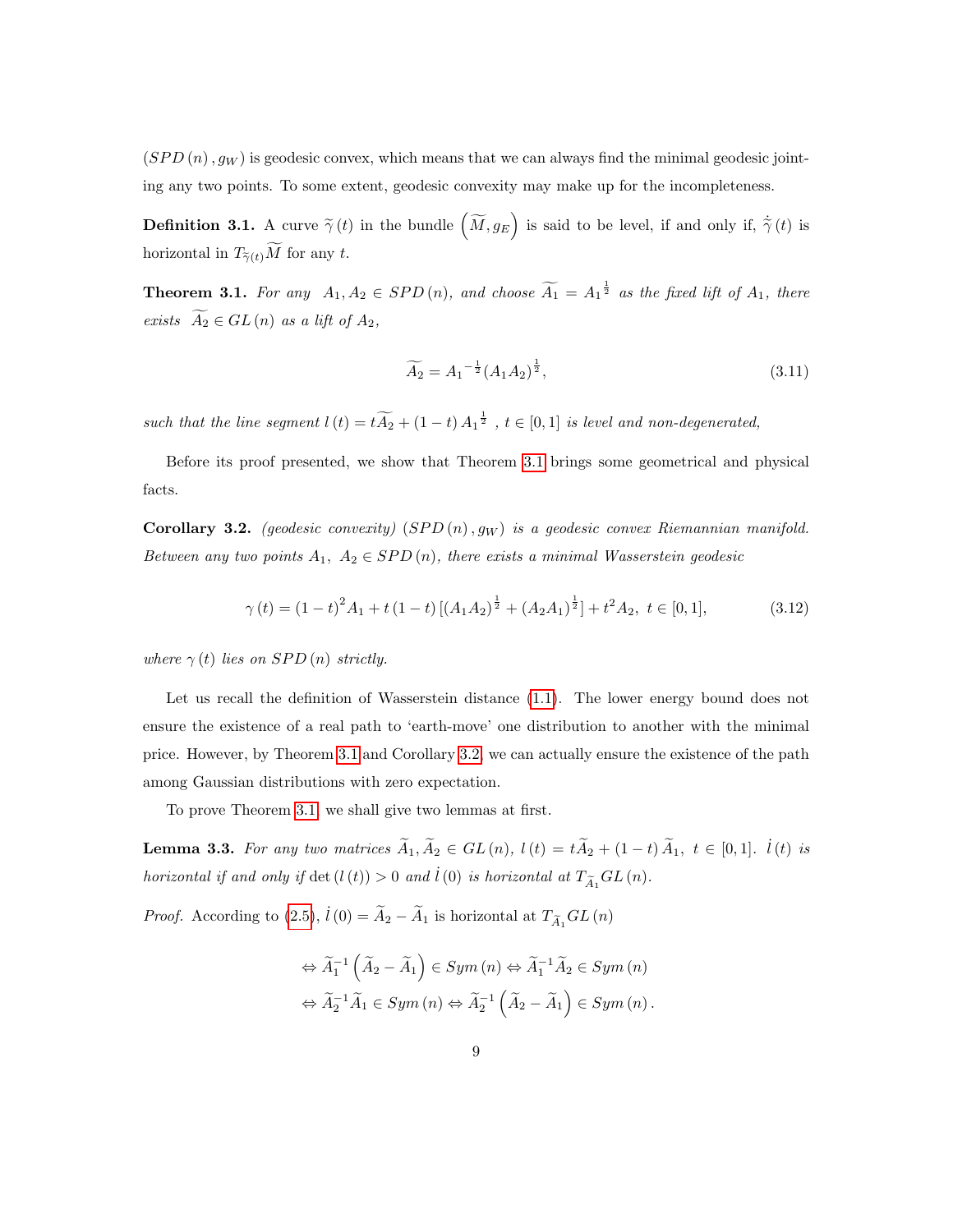Thus,  $\hat{l}(1)$  is also horizontal at  $T_{\widetilde{A}_2}GL(n)$ . For any s such that  $l(s) \in GL(n)$ , we constrict the line segment by  $l_s(t) := l(st)$ , and the lemma can be induced by horizontal of  $l_s(1)$ .  $\Box$ 

Lemma [3.3](#page-8-2) converts the levelness of a line segment into the horizontal of its initial vector, which brings quite convenience for the following proof.

<span id="page-9-0"></span>**Lemma 3.4.** For any  $A_1, A_2 \in SPD(n)$ , there exists  $P = A_1^{-\frac{1}{2}} (A_1 A_2)^{\frac{1}{2}} A_2^{-\frac{1}{2}} \in O(n)$  such that  $\tilde{\gamma}(t) = tPA_2^{\frac{1}{2}} + (1-t) A_1^{\frac{1}{2}}$ . When det  $(\tilde{\gamma}(t)) > 0$ ,  $\dot{\tilde{\gamma}}(t)$  keeps horizontal at  $T_{\tilde{\gamma}(t)}GL(n)$ .

Proof. First, we have

$$
PT P = A2- $\frac{1}{2}$  (A<sub>2</sub>A<sub>1</sub>) <sup>$\frac{1}{2}$</sup> A<sub>1</sub><sup>-1</sup> (A<sub>1</sub>A<sub>2</sub>) <sup>$\frac{1}{2}$</sup> A<sub>2</sub><sup>- $\frac{1}{2}$</sup>   
= A<sub>2</sub><sup>- $\frac{1}{2}$</sup> A<sub>1</sub><sup>-1</sup> (A<sub>1</sub>A<sub>2</sub>) <sup>$\frac{1}{2}$</sup> (A<sub>1</sub>A<sub>2</sub>) <sup>$\frac{1}{2}$</sup> A<sub>2</sub><sup>- $\frac{1}{2}$</sup>   
= I. (3.13)
$$

 $\Box$ 

Then we only need to check that  $A_1^{-\frac{1}{2}} \dot{\tilde{\gamma}}(0) \in Sym(n)$ . Due to Lemma [3.3,](#page-8-2) we have

$$
A_1^{-\frac{1}{2}}\dot{\tilde{\gamma}} = A_1^{-1}\left((A_1A_2)^{\frac{1}{2}} - I\right) \in Sym(n)
$$
  
\n
$$
\Leftrightarrow A_1^{-1}(A_1A_2)^{\frac{1}{2}} \in Sym(n) \Leftrightarrow A_1^{-1}(A_1A_2)^{\frac{1}{2}} = (A_2A_1)^{\frac{1}{2}}A_1^{-1},
$$
\n(3.14)

which proves the lemma.

**Remark.** In fact, finding the orthogonal matrix  $P$  is equivalent to solving a Riccati equation. One can see [\[4\]](#page-28-10) for details.

To prove Theorem [3.1,](#page-8-0) the last step is to clarify the non-degeneration.

*Proof.* (Theorem [3.1\)](#page-8-0) Because of the symmetry from  $(2.9)$ , it suffices to prove the diagonal case  $A_1 = \Lambda$ . We shall prove det  $(\tilde{\gamma}(t)) > 0$ ,  $\forall t \in [0, 1]$ . We have

$$
D(t) := \det (\tilde{\gamma}(t))
$$
  
= 
$$
\det \left( t\Lambda^{-\frac{1}{2}} (\Lambda A_2)^{\frac{1}{2}} + (1 - t) \Lambda^{\frac{1}{2}} \right)
$$
  
= 
$$
\det \left( t\Lambda^{-\frac{1}{2}} (\Lambda A_2)^{\frac{1}{2}} + (1 - t) \Lambda^{\frac{1}{2}} \right)
$$
  
= 
$$
(1 - t)^n \det (\Lambda^{\frac{1}{2}}) \det \left( I + \frac{t}{(1 - t)} \Lambda^{-1} (\Lambda A_2)^{\frac{1}{2}} \right).
$$
 (3.15)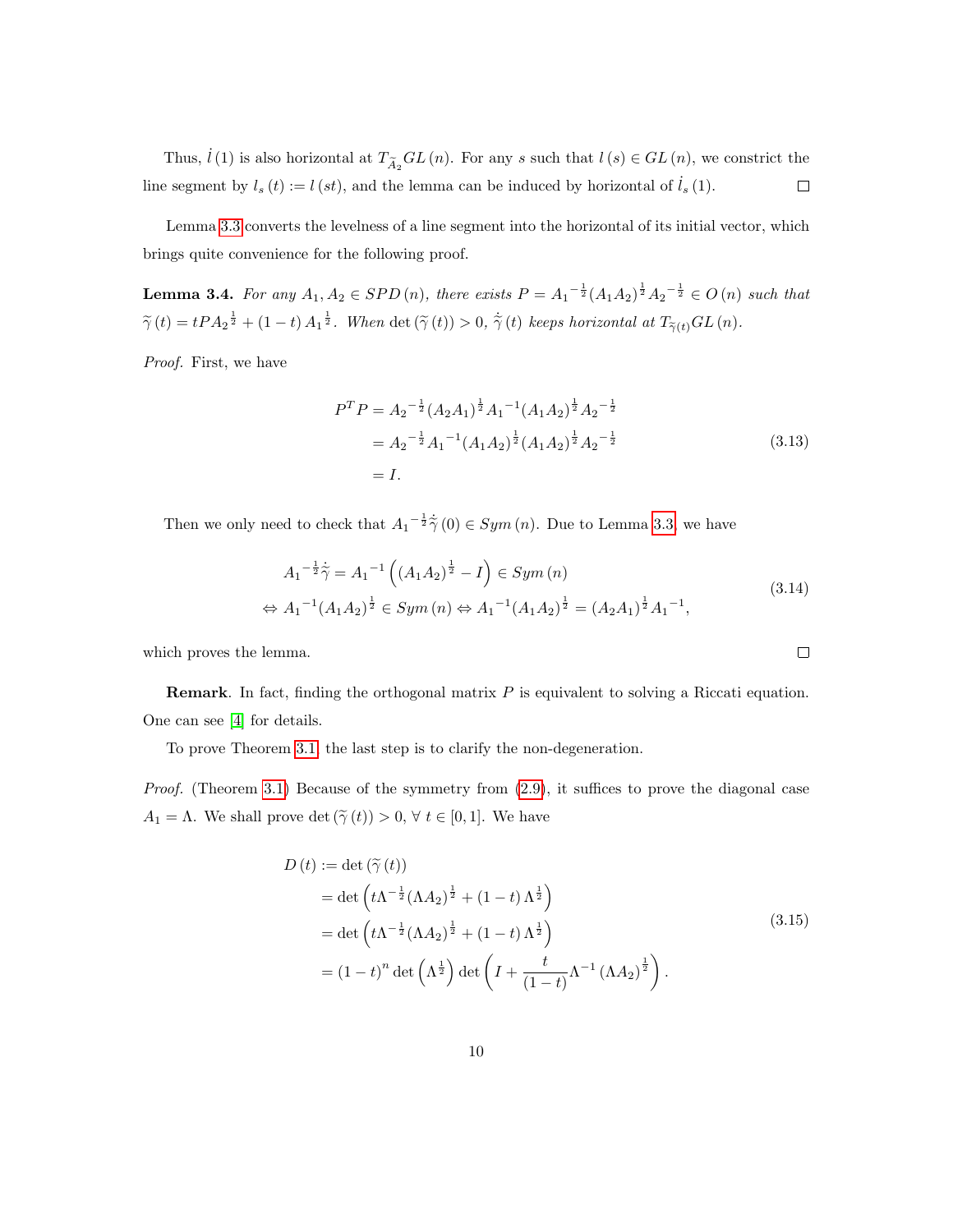Let  $E(t) := \det \left( I + \frac{t}{(1-t)} \Lambda^{-1} (\Lambda A_2)^{\frac{1}{2}} \right)$ . Since  $D(0), D(1) > 0$  and  $\lim_{t \to 1^-} (1-t)^n = 0^+$ , we see that  $D(t) > 0 \iff E(t) > 0$ ,  $\forall t \in (0,1)$ . Let  $M := \Lambda^{-1} (\Lambda A_2)^{\frac{1}{2}}$ . By choosing pairs  $\{\bar{x}_i \sim \lambda_i\}$  of  $(\Lambda A_2)^{\frac{1}{2}}$  as an orthonormal basis in  $\mathbb{R}^n$ , we have

$$
\lambda_i > 0 \Longrightarrow \bar{x}_i^T M \bar{x}_i = \lambda_i \bar{x}_i^T \Lambda^{-1} \bar{x}_i > 0.
$$

Thus M is positive definite. Then  $E(t) = \det \left( I + \frac{t}{(1-t)} M \right) > 0$ , for any  $t \in [0,1]$ . To sum up, the line segment  $\tilde{\gamma}(t)$  is non-degenerated.

Combining with Lemma [3.4,](#page-9-0) the proof is done.

 $\Box$ 

#### 3.2 Exponential and Radius

Following Lemma [3.3,](#page-8-2) we can directly write down the Wasserstein logarithm on  $SPD(n)$ , for any  $A_1 \in SPD(n)$ ,  $log_{A_1} : SPD(n) \rightarrow T_{A_1} SPD(n)$ 

<span id="page-10-0"></span>
$$
\log_{A_1} A_2 = d\sigma|_{A_1^{\frac{1}{2}}} \dot{\tilde{\gamma}}(0) = (A_1 A_2)^{\frac{1}{2}} + (A_2 A_1)^{\frac{1}{2}} - 2A_1. \tag{3.16}
$$

By solving the inverse problem of above equation, we gain the expression of the Wasserstein exponential.

**Theorem 3.5.** In a small open ball  $B(0,\varepsilon)$ ,  $\varepsilon > 0$  in  $T_ASPD(n) \cong \mathbb{R}^{\frac{1}{2}n(n+1)}$ , the Wasserstein exponential at A,  $\exp_A : \mathcal{B}(0, \varepsilon) \to SPD(n)$  is explicitly defined by

<span id="page-10-1"></span>
$$
\exp_A X = A + X + \Gamma_A[X]A\Gamma_A[X].\tag{3.17}
$$

*Proof.* By choosing the normal coordinates [\[19\]](#page-29-6) at A, there always exist neighborhoods where  $\exp_A$ is well-defined. From [\(3.16\)](#page-10-0), given  $\exp_{A} X$  well-defined, it satisfies

$$
(A \exp_A X)^{\frac{1}{2}} + (\exp_A XA)^{\frac{1}{2}} = X + 2A. \tag{3.18}
$$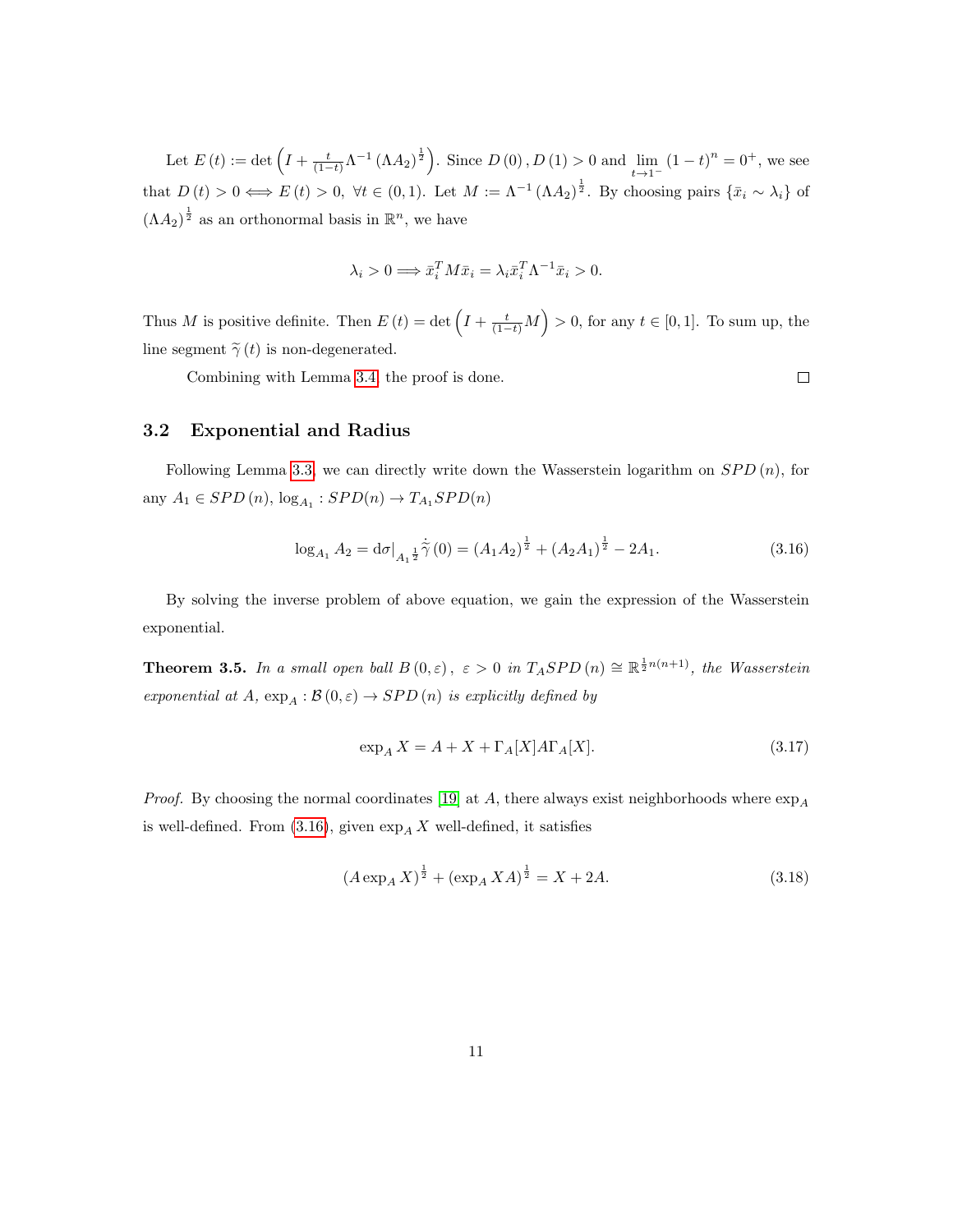This equation can convert to the Sylvester equation and we can express its solution as

$$
AA^{-1}(A \exp_A X)^{\frac{1}{2}} + A^{-1}A(\exp_A XA)^{\frac{1}{2}}A^{-1}A = X + 2A
$$
  
\n
$$
\Leftrightarrow A[A^{-1}(A \exp_A X)^{\frac{1}{2}}] + [A^{-1}(A \exp_A X)^{\frac{1}{2}}]A = X + 2A
$$
  
\n
$$
\Leftrightarrow A\Gamma_A[X + 2A] = (A \exp_A X)^{\frac{1}{2}}.
$$
\n(3.19)

<span id="page-11-0"></span>Therefore, we have

$$
\exp_A X = \Gamma_A [X + 2A] A \Gamma_A [X + 2A]
$$
  
= (\Gamma\_A [X] + I) A (\Gamma\_A [X] + I) (3.20)  
= A + X + \Gamma\_A [X] A \Gamma\_A [X],

which finishes this proof.

**Remark.** We call the first two terms  $A + X$  as the Euclidean exponential, and the last term  $\Gamma_A[X]A\Gamma_A[X]$  as the Wasserstein correction for this bend manifold.

**Corollary 3.6.** The geodesic equations with initial conditions  $\gamma(0), \dot{\gamma}(0)$  on  $(SPD(n), g_W)$  have the following explicit solution

$$
\gamma(t) = \gamma(0) + t\dot{\gamma}(0) + t^2 \Gamma_{\gamma(0)}[\dot{\gamma}(0)]\gamma(0) \Gamma_{\gamma(0)}[\dot{\gamma}(0)], \ t \in (-\varepsilon, \varepsilon).
$$
 (3.21)

Subsequently, the next natural question is the maximal length of the extension of a geodesic. This question is equivalent to the largest domain of the exponential. We still focus on diagonal matrices.

<span id="page-11-1"></span>**Theorem 3.7.** For any  $A \in SPD(n)$  and  $X \in T_ASPD(n)$ ,  $\exp_A(tX) : [0, \varepsilon) \rightarrow SPD(n)$  is well-defined if and only if

<span id="page-11-2"></span>
$$
\varepsilon_{max} = \begin{cases}\n-\frac{1}{\lambda_{min}}, & \text{if } \lambda_{min} < 0, \\
+\infty, & \text{if } \lambda_{min} \ge 0,\n\end{cases}
$$
\n(3.22)

where  $\lambda_{min}$  is the minimal eigenvalue of  $\Gamma_A[X]$ .

 $\Box$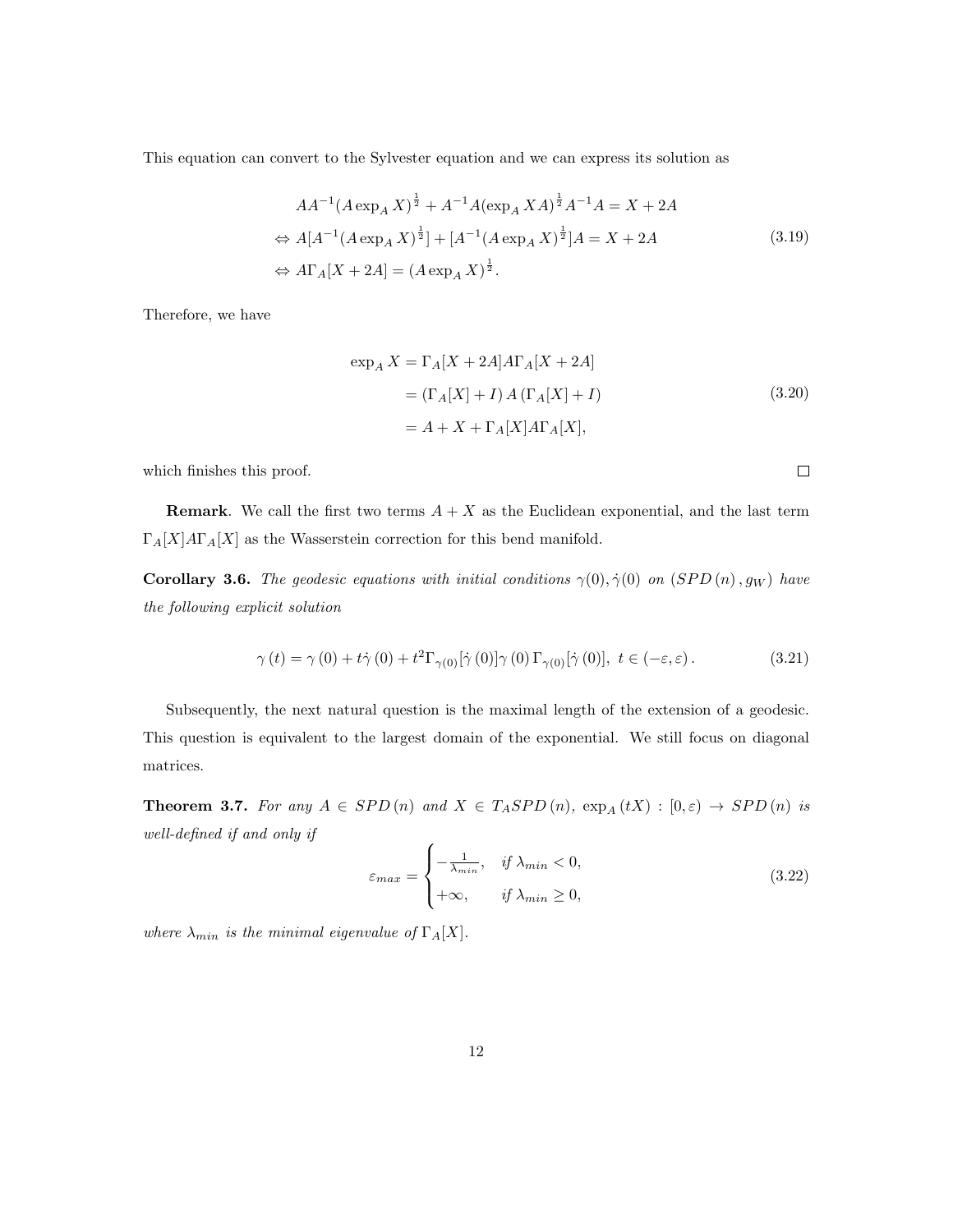<span id="page-12-2"></span>*Proof.* Evidently,  $\varepsilon_{max} = \min\{s > 0 | \det(\exp_A(sX) = 0)\}\.$  By [\(3.20\)](#page-11-0), we have

$$
\det (\exp_A (sX)) = \det (A) \det^2 (I + s\Gamma_A[X]) = 0
$$
  
\n
$$
\Leftrightarrow \det \left(\Gamma_A[X] - \frac{-1}{s}I\right) = 0
$$
  
\n
$$
\Leftrightarrow s = -\frac{1}{\lambda(\Gamma_A[X])},
$$
\n(3.23)

where  $\lambda(\Gamma_A[X])$  is the eigenvalue of  $\Gamma_A[X]$ . Thus  $\varepsilon_{max} = \min\{-\frac{1}{\lambda(\Gamma_A[X])} > 0\}$ .  $\Box$ 

<span id="page-12-0"></span>Corollary 3.8. Wasserstein metric  $g_W$  on  $SPD(n)$  is incomplete.

Corollary [3.8](#page-12-0) can be directly obtained from Hopf-Rinow theorem [\[20\]](#page-29-5).

Theorem [3.7](#page-11-1) and the next theorem help us to comprehend the size of  $(SPD, g_W)$  from sense of each point.

<span id="page-12-1"></span>Figure [3-1](#page-12-1) and Figure [3-2](#page-12-1) show geodesics starting from different origins on  $SPD(2)$ . From this group of pictures, we can observe the outline of the manifold and some behaviors of geodesics.





**Definition 3.2.** For any  $A \in SPD(n)$ , we call  $r(A)$  the Wasserstein radius of  $SPD(n)$  at A, if and only if  $\exp_{A}$  is well-defined in all  $\mathcal{B}\left(0,\varepsilon\right),\ 0\leq\varepsilon\leq r\left(A\right).$ 

**Theorem 3.9.** The Wasserstein radius  $r(A):$  SPD  $(n) \rightarrow (0, +\infty)$  can be given by

$$
r(A) = \sqrt{\lambda_{min}(A)/2},\tag{3.24}
$$

and the function  $r(A)$  is continuous.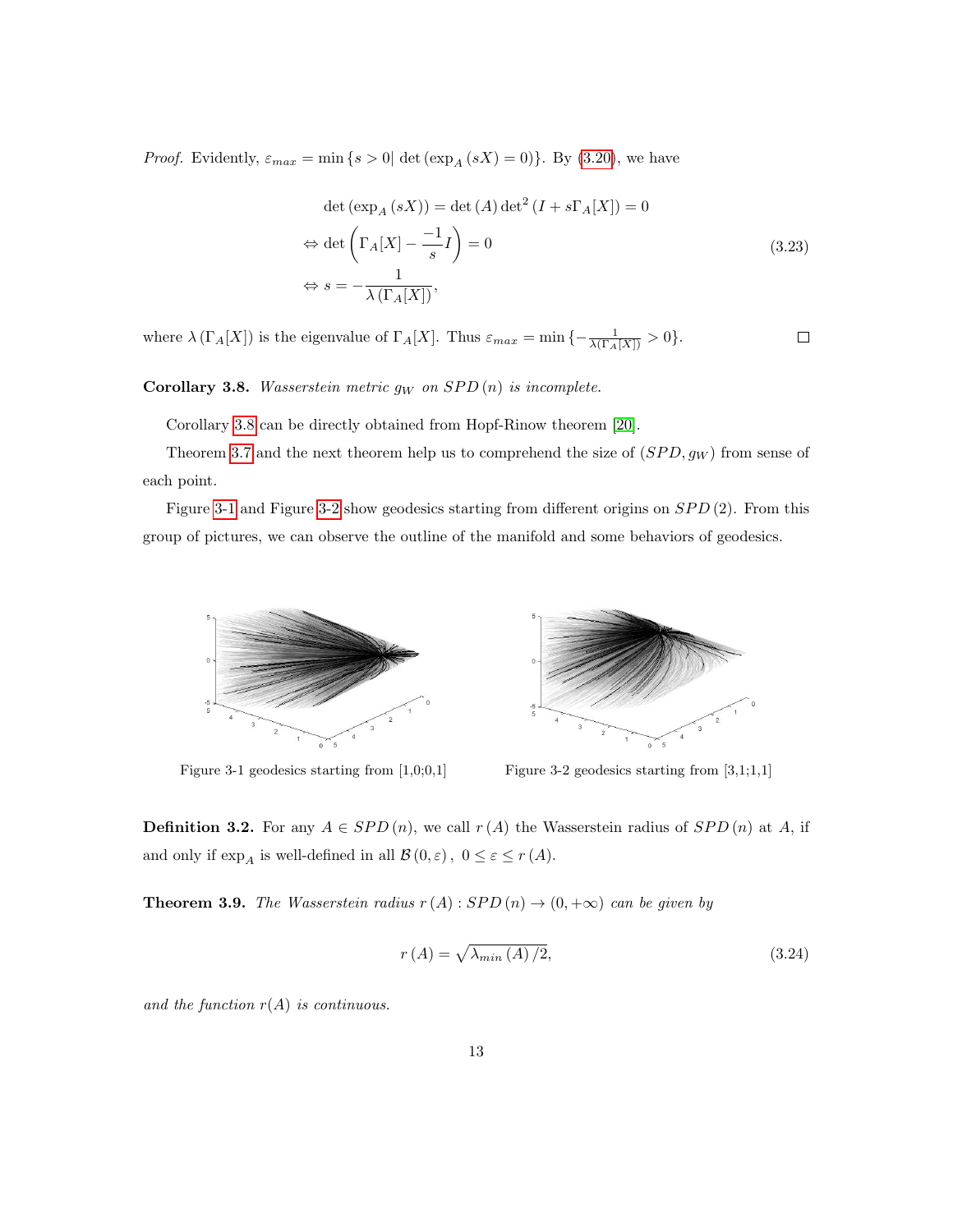*Proof.* Again, with [\(2.9\)](#page-6-0), we have  $r(A) = r(\Lambda)$  where  $A = Q\Lambda Q^T$ . Thus we still focus on  $r(\Lambda)$ . Following the definition and discussions around [\(3.22\)](#page-11-2),

<span id="page-13-0"></span>
$$
r(\Lambda) := \inf \{ \varepsilon_{max}(V) \left| V \in T_{\Lambda}SPD\left(n\right), \ \left\| V \right\|_{g_W} = 1 \}. \tag{3.25}
$$

Equivalently, [\(3.25\)](#page-13-0) has its dual expression. According to [\(3.23\)](#page-12-2), we have

$$
r(\Lambda) = \inf \{ ||V||_{g_W} | V \in T_{\Lambda}SPD(n), \, \det \left( I + \Gamma_{\Lambda}[V] \right) \},\tag{3.26}
$$

<span id="page-13-1"></span>
$$
\Leftrightarrow 2r^2 (\Lambda) = \inf \{ \text{tr} \left( V \Gamma_{\Lambda}[V] \right) | \Gamma_{\Lambda}[V] \text{ has eigenvalue } \eta_k = -1 \}. \tag{3.27}
$$

We tend to solve [\(3.27\)](#page-13-1). To avoid misconception, we denote  $\{\lambda_i > 0\}$  as eigenvalues of  $\Lambda$ , and  $\eta_j$ as eigenvalues of  $\Gamma_\Lambda[V]$ . We choose the pairs  $x_j \sim \eta_j$ ,  $1 \le j \le n$  of  $\Gamma_\Lambda[V]$  as an orthonormal basis of  $\mathbb{R}^n$ . Then we consider the inner product  $g_W(V, V)$ , and by calculation we get

$$
\operatorname{tr}\left(V\Gamma_{\Lambda}[V]\right) = \sum_{i=1}^{n} x_i^T V \Gamma_{\Lambda}[V] x_i
$$
\n
$$
= \sum_{i=1}^{n} \eta_i x_i^T V x_i = \sum_{i=1}^{n} \eta_i x_i^T \left(\Lambda \Gamma_{\Lambda}[V] + \Gamma_{\Lambda}[V]\Lambda\right) x_i
$$
\n
$$
= \sum_{i=1}^{n} \eta_i \left(\Gamma_{\Lambda}[V] x_i\right)^T \Lambda x_i + \eta_i x_i^T V \Gamma_{\Lambda}[V] x_i = \sum_{i=1}^{n} \eta_i^2 x_i^T \Lambda x_i.
$$
\n(3.28)

Because  $\Lambda$  is positive and  $\eta_k = -1$ ,  $\text{tr}(V\Gamma_\Lambda[V]) \geq \eta_k^2 x_k^T \Lambda x_k$ . The equality  $\text{tr}(V\Gamma_\Lambda[V]) =$  $x_k^T \Lambda x_k$  holds if and only if  $\eta_j = 0$ ,  $\forall j \neq k$ . In these cases, by Algorithm 1, we have

$$
\left(\Gamma_{\Lambda}[V]\right)_{ij} = \frac{V_{ij}}{\lambda_i + \lambda_j} = \begin{cases} \eta_k = -1, & \text{if } i = j = k, \\ 0, & \text{otherwise.} \end{cases}
$$
\n(3.29)

We have

$$
V_{ij} = -2\delta_{ik}\delta_{ik}\lambda_k, \ (x_k)_i = \delta_{ki}, \tag{3.30}
$$

and thus

$$
\operatorname{tr}(V\Gamma_{\Lambda}[V]) = x_k^T \Lambda x_k = \lambda_k. \tag{3.31}
$$

Especially, we obtain  $\lambda_{min}$  as  $\min\{tr(V\Gamma_\Lambda[V])\}$ , when  $\Lambda_k = \lambda_{min}$ , and  $V_{ij} = -2\delta_{ik}\delta_{jk}\lambda_{min}$ .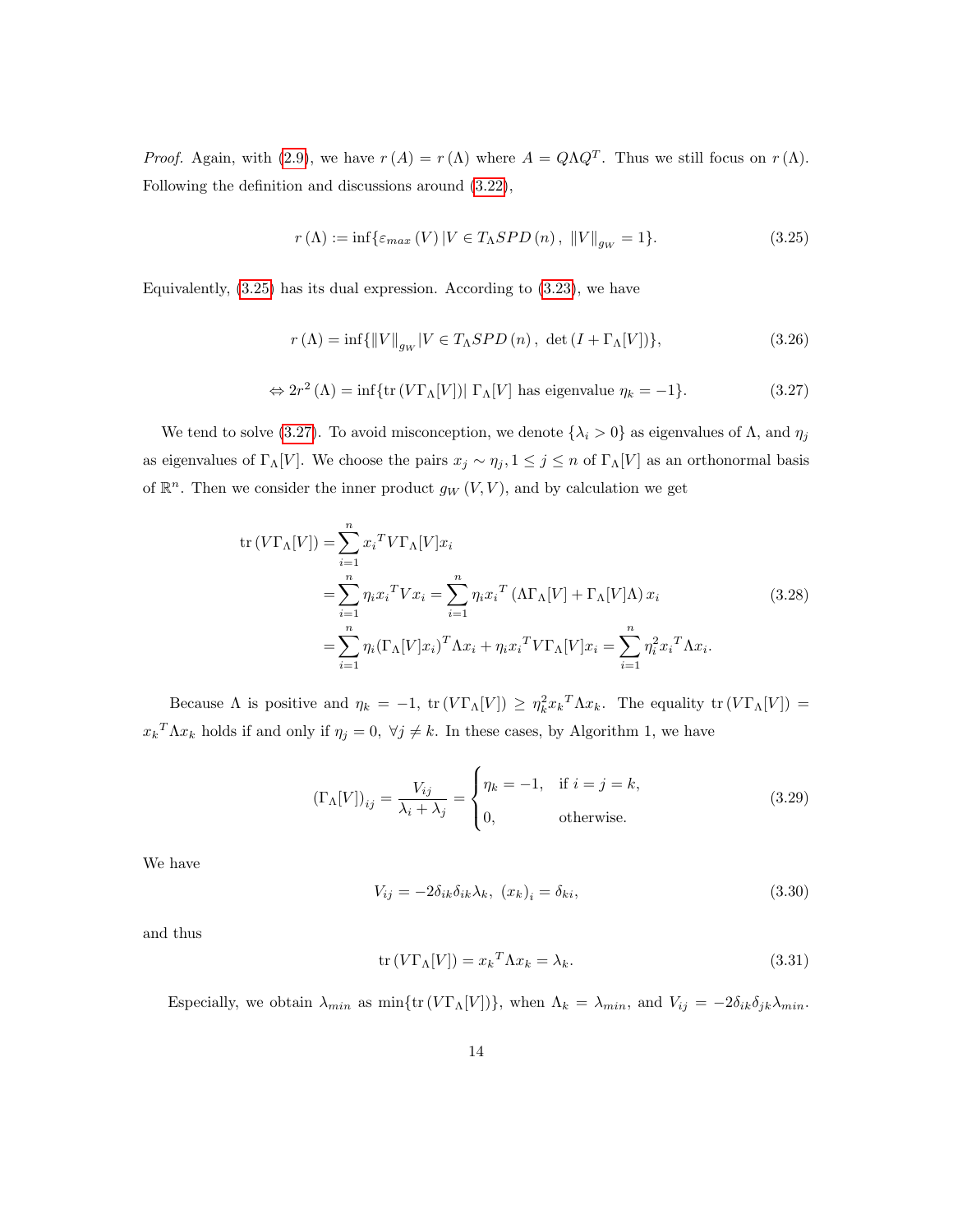The tangent vector V is called the speed-degenerated direction. The function  $\lambda_{min}(A)$  is certainly continuous, hence  $r(A)$  is also continuous.  $\Box$ 

<span id="page-14-0"></span>Due to the geodesic convexity, the radius actually defines the Wasserstein distance of a point on  $SPD(n)$  to the 'boundary' of the manifold. It also measures the degenerated degree of a positivedefinite symmetric matrix by  $\sqrt{\lambda_{min}}$ . Figure [3-3](#page-14-0) shows three maximal geodisical balls with different centers on  $SPD(2)$ . From the viewpoint of  $\mathbb{R}^3$ , the three balls have different sizes in the sense of Euclidean distance, but on  $(SPD(2), g_W)$  all of them have the radius of  $\frac{\sqrt{2}}{2}$ .



Figure 3-3 three geodisical balls with same radius

## 4 Connection

In this section, we will study the Riemannian connection of  $(SPD(n), gw)$ , called Wasserstein connection. The flatness of  $(GL(n), g_E)$  and the structure of the Riemannian submersion will take series of convenience to our work.

During computation, we denote both tensor actions of  $g_W$  on  $SPD(n)$  and  $g_E$  on  $GL(n)$  by  $\langle \cdot, \cdot \rangle$ . Then we denote the Euclidean connection as D, while the Wasserstein connection as  $\nabla$ .

The main idea to express the Wasserstein connection is to compute the level decomposition of the Euclidean covariant derivative of lifted vector fields. In a word, we shall prove:

<span id="page-14-1"></span>**Theorem 4.1.** The Euclidean connection is a lift of the Wasserstein connection. For any smooth vector fields X and Y on  $SPD(n)$ , and  $\widetilde{X}$  and  $\widetilde{Y}$  are their level lifts, respectively, the following equation holds

$$
\mathrm{d}\sigma|_{\widetilde{A}}\left(D_{\widetilde{X}}\widetilde{Y}\right) = \nabla_X Y, \forall \widetilde{\widetilde{A}} \in GL(n). \tag{4.32}
$$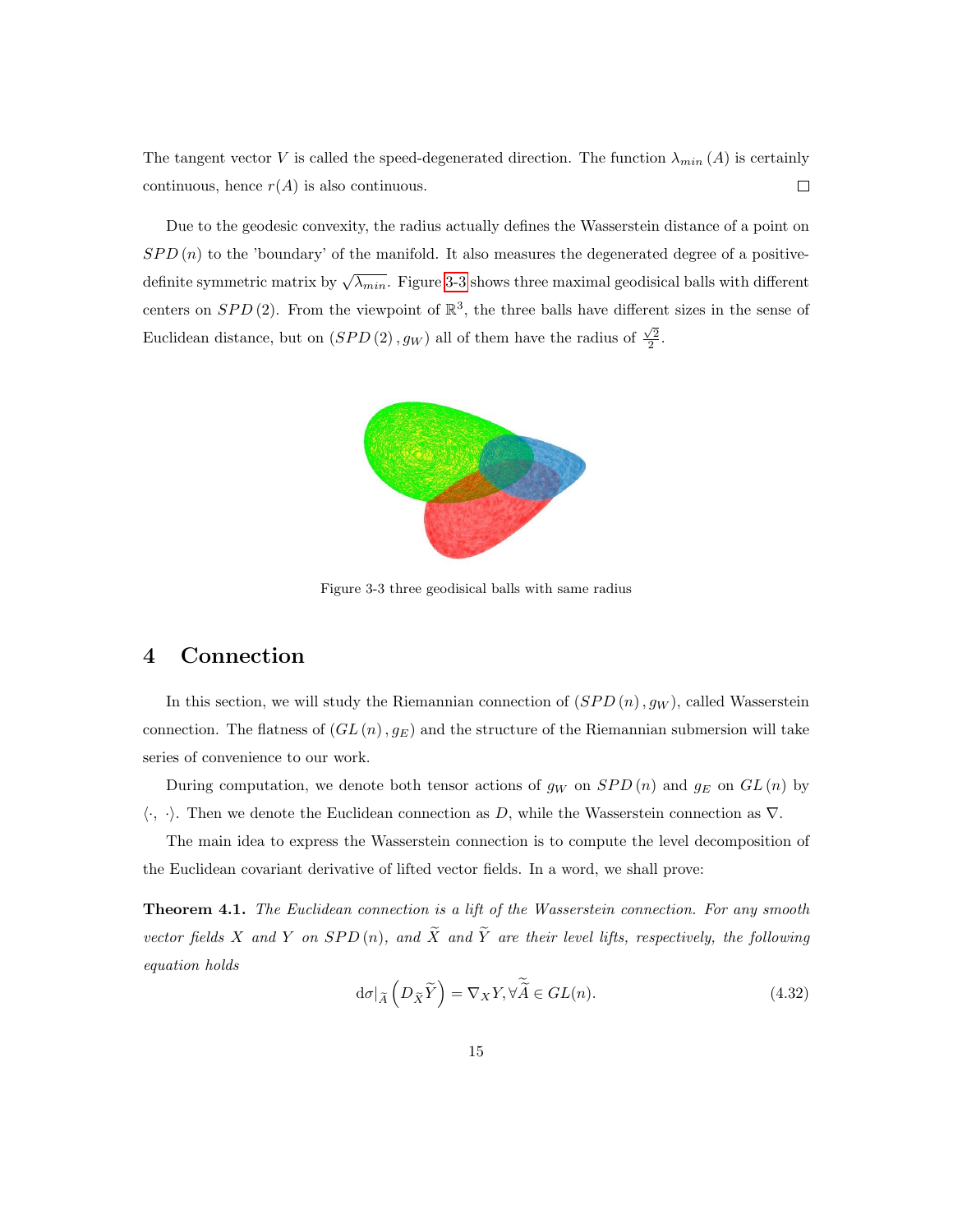Before proving Theorem [4.1,](#page-14-1) we shall prove a key lemma which points the relation between the Lie-brackets on the total space and base space.

<span id="page-15-0"></span>Lemma 4.2. The level lift of vector fields commutes with Lie-brackets,

$$
d\sigma|_{\widetilde{A}}[\widetilde{X}, \widetilde{Y}] = [X, Y], \forall \widetilde{\widetilde{A}} \in GL(n)
$$
\n(4.33)

*Proof.* (Lemma [4.2\)](#page-15-0) On the flat manifold  $(GL(n), g_E)$ , the connection equals to the usual directional derivative in the Euclidean space. Therefore, for vector fields  $X, Y$  on  $SPD(n)$ , we have

<span id="page-15-3"></span>
$$
D_{\tilde{X}}\tilde{Y} = \lim_{t \to 0} \frac{1}{t} [\tilde{Y}|_{\tilde{A} + \tilde{X}t} - \tilde{Y}|_{\tilde{A}}]
$$
  
\n
$$
= \lim_{t \to 0} \frac{1}{t} \left( (\tilde{A} + \tilde{X}t) \Gamma_{A + Xt + o(t^2)} [Y|_{A + Xt + o(t^2)}] - \tilde{A}\Gamma_A [Y|_{A}] \right)
$$
  
\n
$$
= \lim_{t \to 0} \frac{\tilde{A}}{t} (\Gamma_{A + Xt} [Y|_{A + Xt}] - \Gamma_A [Y|_{A}]) + \tilde{X}\Gamma_A [Y]
$$
  
\n
$$
= \lim_{t \to 0} \frac{\tilde{A}}{t} (\Gamma_{A + Xt} [Y|_{A + Xt}] - \Gamma_A [Y|_{A}]) + \tilde{A}\Gamma_A [X] \Gamma_A [Y]
$$
  
\n
$$
= \tilde{A} (\Gamma_A [dY(X)] - \Gamma_A [X\Gamma_A [Y] + \Gamma_A [Y]X] + \Gamma_A [X] \Gamma_A [Y]).
$$
  
\n(4.34)

<span id="page-15-2"></span>Putting  $\Gamma_A[X]\Gamma_A[Y] - \Gamma_A[Y]\Gamma_A[X]$  into [\(2.3\)](#page-3-0), we get

$$
\Gamma_A[X\Gamma_A[Y] + \Gamma_A[Y]X - Y\Gamma_A[X] - \Gamma_A[X]Y]
$$
\n
$$
= (\Gamma_A[X]\Gamma_A[Y] - \Gamma_A[Y]\Gamma_A[X]) - 2\Gamma_A[\Gamma_A[X]\Gamma_A[Y]A - \Gamma_A[Y]\Gamma_A[X]A].
$$
\n(4.35)

<span id="page-15-1"></span>Then we compute the Lie-bracket

$$
[\widetilde{X}, \widetilde{Y}] := D_{\widetilde{X}} \widetilde{Y} - D_{\widetilde{Y}} \widetilde{X}
$$
  
=  $\widetilde{A}\Gamma_A[\mathrm{d}Y(X) - \mathrm{d}X(Y)] + \widetilde{A}(\Gamma_A[X]\Gamma_A[Y] - \Gamma_A[Y]\Gamma_A[X])$   

$$
- \widetilde{A}\Gamma_A[X\Gamma_A[Y] + \Gamma_A[Y]X - Y\Gamma_A[X] - \Gamma_A[X]Y]
$$
  
=  $[\widetilde{X}, Y] + 2\widetilde{A}\Gamma_A[\Gamma_A[X]\Gamma_A[Y]A - \Gamma_A[Y]\Gamma_A[X]A],$  (4.36)

where the last equality in [\(4.36\)](#page-15-1) comes from [\(4.35\)](#page-15-2).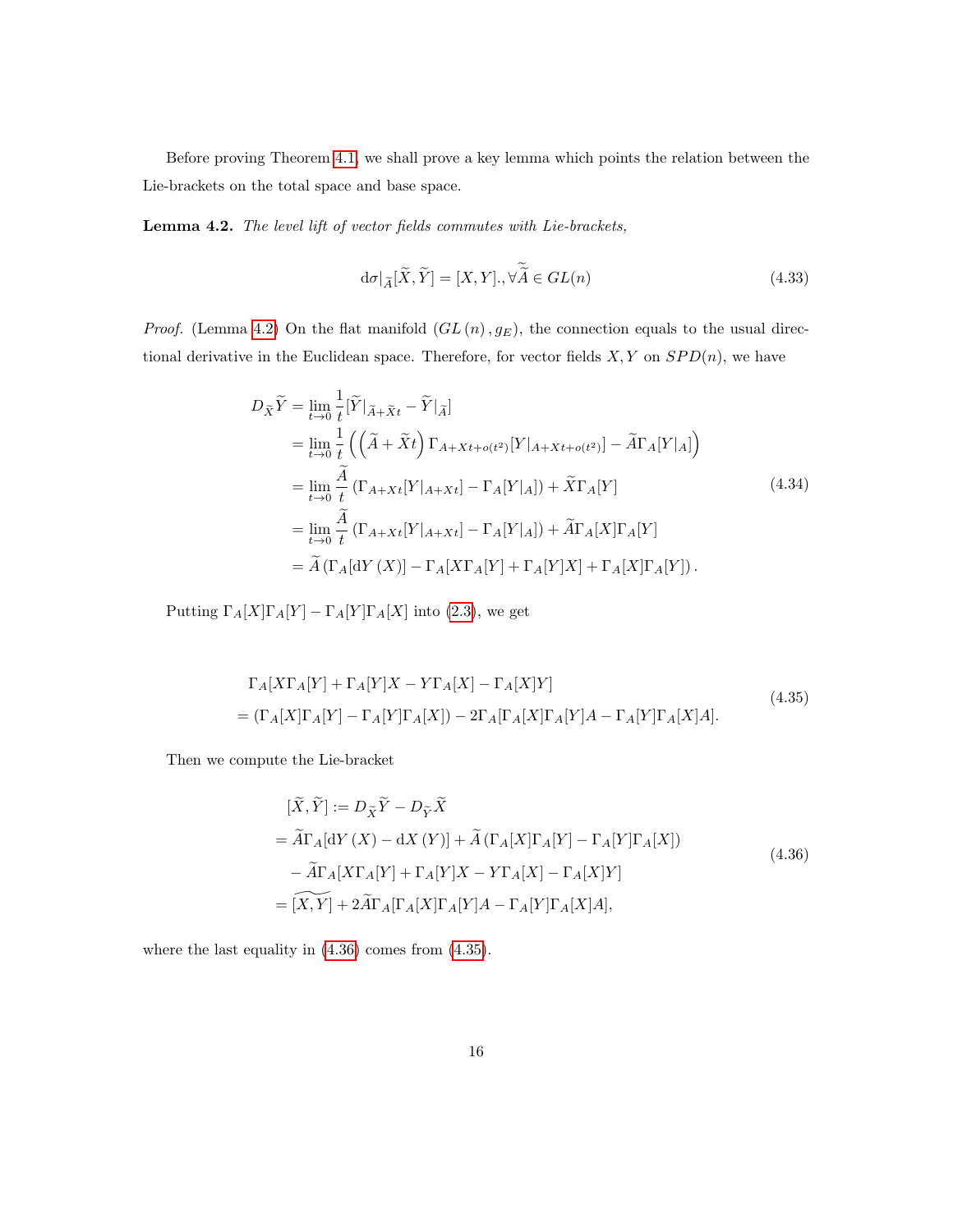Finally we show the second term in [\(4.36\)](#page-15-1) is vertical. In fact, we have

<span id="page-16-0"></span>
$$
d\sigma|_{\widetilde{A}} \left( \widetilde{A}\Gamma_A[\Gamma_A[X]\Gamma_A[Y]A - \Gamma_A[Y]\Gamma_A[X]A] \right)
$$
  
\n
$$
= A\Gamma_A[\Gamma_A[X]\Gamma_A[Y]A - \Gamma_A[Y]\Gamma_A[X]A] + \Gamma_A[A\Gamma_A[Y]\Gamma_A[X] - A\Gamma_A[X]\Gamma_A[Y]]A
$$
  
\n
$$
= A\Gamma_A[\Gamma_A[X]\Gamma_A[Y] - \Gamma_A[Y]\Gamma_A[X]]A + A\Gamma_A(\Gamma_AY\Gamma_AX - \Gamma_AX\Gamma_AY)A
$$
  
\n
$$
= \Gamma_{A^{-1}}[\Gamma_A[X]\Gamma_A[Y]A - \Gamma_A[Y]\Gamma_A[X]A + \Gamma_A[Y]\Gamma_A[X]A - \Gamma_A[X]\Gamma_A[Y]A] = 0.
$$
\n(4.37)

Thus the proof for Lemma [4.2](#page-15-0) has been done.

 $\Box$ 

By Lemma [4.2,](#page-15-0) the proof for Theorem [4.1](#page-14-1) is clarified.

*Proof.* (Theorem [4.1\)](#page-14-1) For any smooth vector field Z on  $SPD(n)$ , and its level lift  $\widetilde{Z}$ , we have

$$
\langle \nabla_X Y, Z \rangle = \langle \widetilde{\nabla_X Y}, \widetilde{Z} \rangle
$$
  
=  $\frac{1}{2} \langle X \langle Y, Z \rangle + Y \langle Z, X \rangle - Z \langle X, Y \rangle + \langle Z, [X, Y] \rangle + \langle Y, [Z, X] \rangle - \langle X, [Y, Z] \rangle)$   
=  $\frac{1}{2} \left( \widetilde{X} \langle \widetilde{Y}, \widetilde{Z} \rangle + \widetilde{Y} \langle \widetilde{Z}, \widetilde{X} \rangle - \widetilde{Z} \langle \widetilde{X}, \widetilde{Y} \rangle + \langle \widetilde{Z}, \widetilde{[X, Y]} \rangle + \langle \widetilde{Y}, \widetilde{[Z, X]} \rangle - \langle \widetilde{X}, \widetilde{[Y, Z]} \rangle \right)$   
=  $\frac{1}{2} \left( \widetilde{X} \langle \widetilde{Y}, \widetilde{Z} \rangle + \widetilde{Y} \langle \widetilde{Z}, \widetilde{X} \rangle - \widetilde{Z} \langle \widetilde{X}, \widetilde{Y} \rangle + \langle \widetilde{Z}, [\widetilde{X}, \widetilde{Y}] \rangle + \langle \widetilde{Y}, [\widetilde{Z}, \widetilde{X}] \rangle - \langle \widetilde{X}, [\widetilde{Y}, \widetilde{Z}] \rangle \right)$   
=  $\langle D_{\widetilde{X}} \widetilde{Y}, \widetilde{Z} \rangle.$ 

By the arbitrariness of  $Z$ , theorem [4.1](#page-14-1) is proved.

This proof implies that  $d\sigma|_{\widetilde{A}}\left(D_{\widetilde{X}}\widetilde{Y}\right)$  is independent on  $\widetilde{A}$  chosen among a fixed fiber.  $\Box$ 

Theorem [4.1](#page-14-1) has a direct corollary which is one of essential results in this paper.

Corollary 4.3. Wasserstein connection has an explicit expression:

$$
\nabla_X Y = dY(X) - \Gamma_A[X]A\Gamma_A[Y] - \Gamma_A[Y]A\Gamma_A[X].
$$
\n(4.38)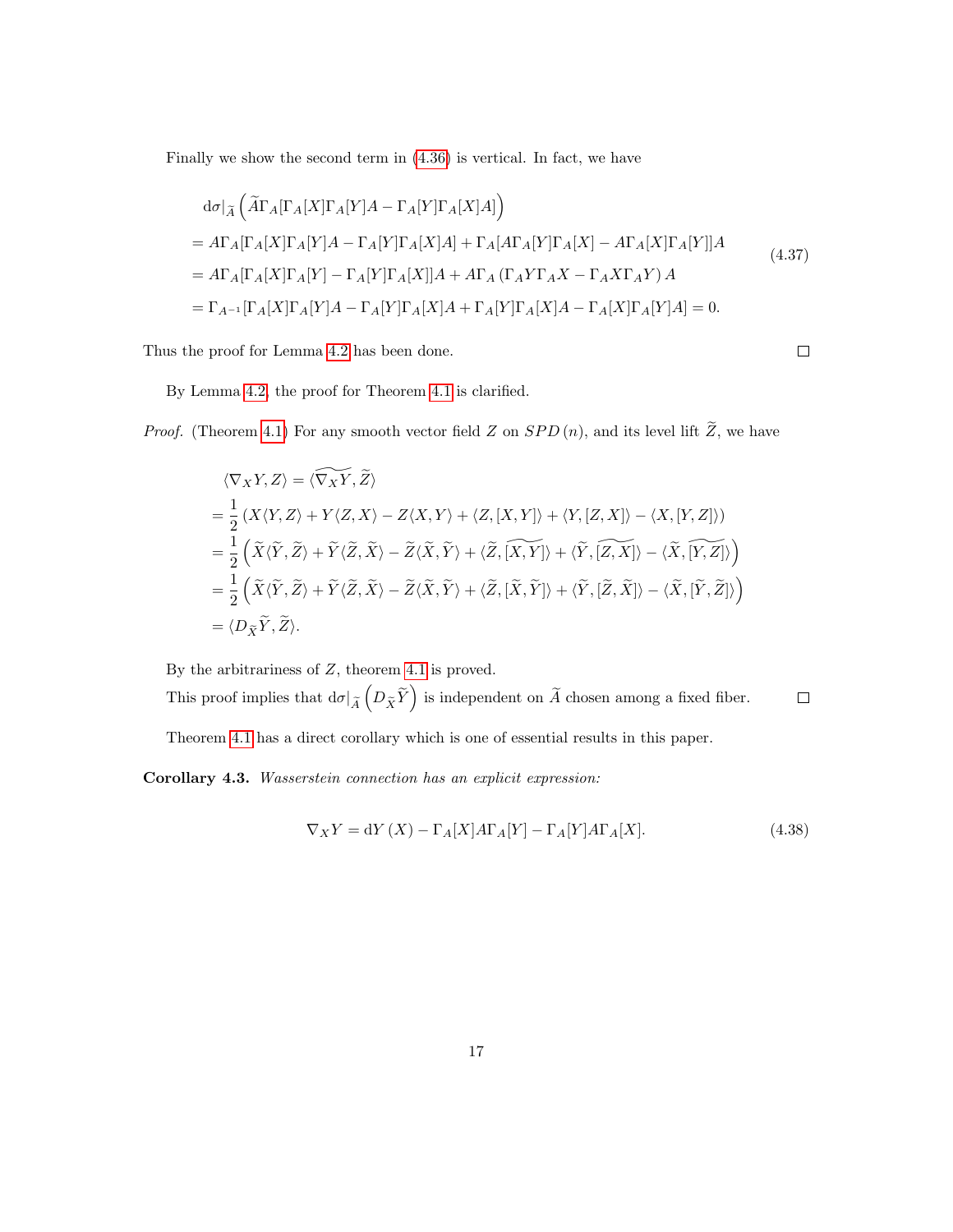Proof. From Theorem [4.1](#page-14-1) and [\(4.36\)](#page-15-1), we have

$$
\nabla_X Y = d\sigma|_{\widetilde{A}} \left( D_{\widetilde{X}} \widetilde{Y} \right)
$$
  
=  $\widetilde{A}^T D_{\widetilde{X}} \widetilde{Y} + D_{\widetilde{X}}^T \widetilde{Y} \widetilde{A}$   
=  $dY(X) - (X\Gamma_A[Y] + \Gamma_A[Y]X) + A\Gamma_A[X]\Gamma_A[Y] + \Gamma_A[Y]\Gamma_A[X]A$   
=  $dY(X) - \Gamma_A[X]A\Gamma_A[Y] - \Gamma_A[Y]A\Gamma_A[X].$ 

The linearity, Leibnitz's law and symmetry of Wasserstein connection are easy-checked from the expression.  $\Box$ 

**Definition 4.1.** The horizontal component of lifted covariant derivative of  $Y$  along  $X$  is a vector field in  $GL(n)$  whose value at  $\widetilde{A}$  is defined by

$$
\mathcal{T}_{\widetilde{A}}\left(X,Y\right) := D_{\widetilde{X}}\widetilde{Y} - \widetilde{\nabla_{X}Y}.\tag{4.39}
$$

The whole vector field is denoted as  $\mathcal{T}(X, Y)$ .

**Theorem 4.4.**  $\mathcal{T}_{\widetilde{A}}(\cdot,\cdot)$  is a antisymmetric bilinear map:  $T_{A}SPD(n) \otimes T_{A}SPD(n) \rightarrow T_{\widetilde{A}}GL(n)$ , and it satisfies

$$
\mathcal{T}_{\widetilde{A}}(X,Y) = \widetilde{A}\Gamma_A[\Gamma_A[X]\Gamma_A[Y] - \Gamma_A[Y]\Gamma_A[X]]A.
$$
\n(4.40)

*Proof.* For any  $V\in T_{\widetilde{A}}GL\left(n\right),\,V$  has the orthogonal decomposition as

$$
V = V_T + V_H := \widetilde{A}^{-T}F + \widetilde{A}S,
$$

where  $S$  is a symmetric matrix, and  $F$  is antisymmetric. Hence,

<span id="page-17-0"></span>
$$
V_T = \widetilde{A}^{-T} \Gamma_{A^{-1}} [\widetilde{A}^{-1} V - V^T \widetilde{A}^{-T}]. \tag{4.41}
$$

<span id="page-17-1"></span>Combining  $(4.34)$  with  $(4.41)$ , we have

$$
\mathcal{T}_{\widetilde{A}}(X,Y) = \widetilde{A}^{-T} \Gamma_{A^{-1}}[\Gamma_A[X] \Gamma_A[Y] - \Gamma_A[Y] \Gamma_A[X]]
$$
  
=  $\widetilde{A}\Gamma_A[\Gamma_A[X] \Gamma_A[Y] - \Gamma_A[Y] \Gamma_A[X]]A.$  (4.42)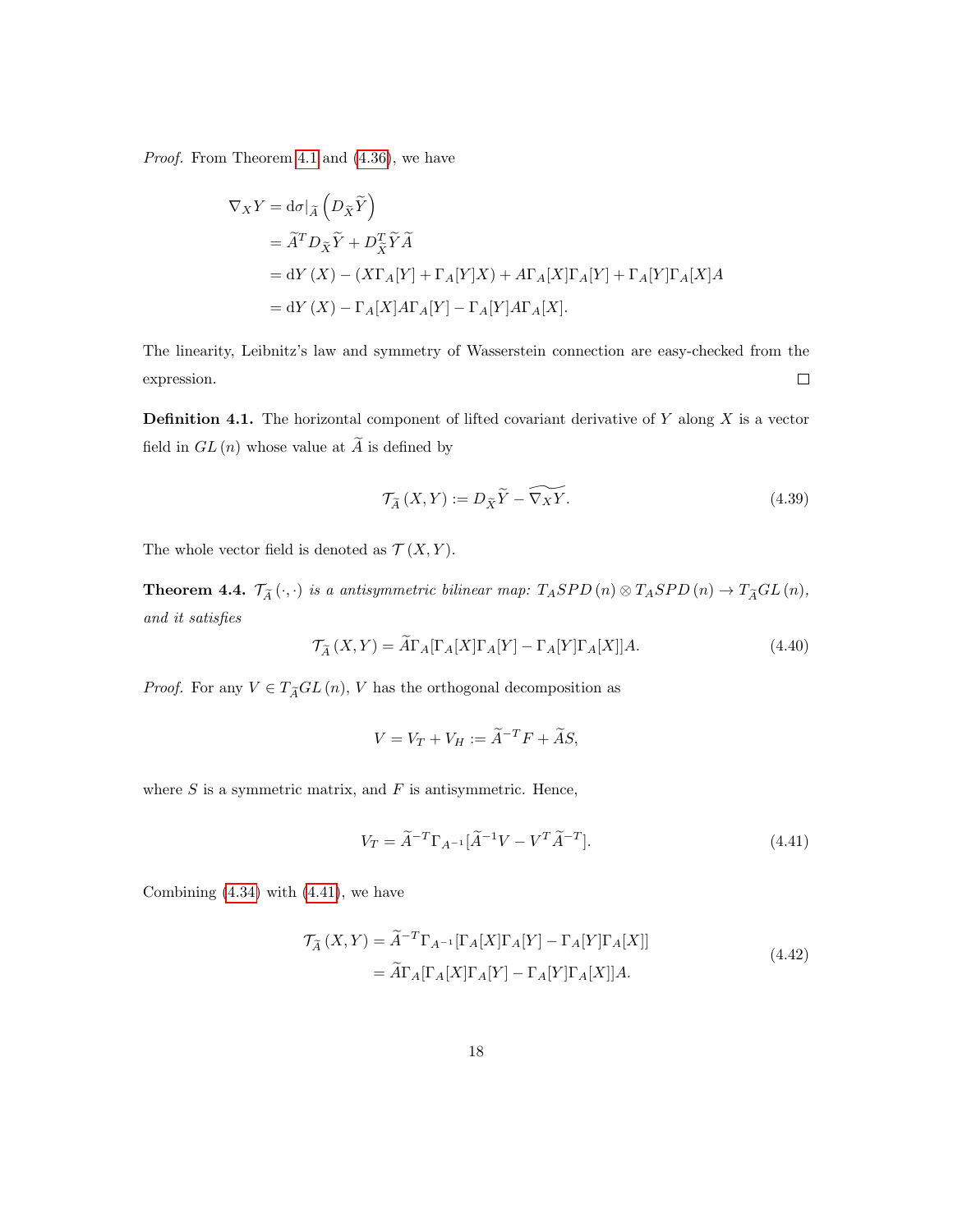[\(4.42\)](#page-17-1) shows that  $\mathcal{T}_{\widetilde{A}}(X, Y)$  depends only on  $\widetilde{A}$  and the vectors on  $T_{A}SPD(n)$ . Meanwhile the multi-linearity and  $\mathcal{T}_{\widetilde{A}}\left(X,Y\right)=-\mathcal{T}_{\widetilde{A}}\left(Y,X\right)$  are easy-checked.  $\Box$ 

Recalling [\(4.36\)](#page-15-1), we can also find that

$$
[\widetilde{X}, \widetilde{Y}] = \widetilde{[X, Y]} + 2\mathcal{T}(X, Y).
$$

In the following parts, we will show the tensor  $\mathcal{T}(X, Y)$  takes a fundamental role for computing curvature.

# 5 Jacobi Field

As the Wasserstein exponential is given in section 2.2 with the explicit form, we can clearly understand the behaviours of the geodesics. In this part, we will study the Wasserstein Jacobi fields on  $SPD(n)$ .

Come straight to the point. Jacobi fields can be directly constructed by the geodesic variation via the exponential.

<span id="page-18-1"></span>**Theorem 5.1.** Along a geodesic  $\gamma(t)$  with  $\gamma(0) = A \in SPD(n)$ ,  $\dot{\gamma}(0) = X \in T_ASPD(n)$ , there exists a unique normal Jacobi vector field  $J(t)$  with initial conditions  $J(0) = 0, \nabla_{\dot{\gamma}(0)}J(t) = Y \in$  $T_ASPD(n)$ , where  $\langle X, Y \rangle |_{A} = 0$ . We have

$$
J(t) = tY + t^2 \left( \Gamma_A[X]A\Gamma_A[Y] + \Gamma_A[Y]A\Gamma_A[X] \right). \tag{5.43}
$$

As in [\[7\]](#page-28-12)  $J(t)$  is constructed by

<span id="page-18-0"></span>
$$
J(t) := \left. \frac{\partial}{\partial s} \right|_{s=0} \exp_A t (X + sY). \tag{5.44}
$$

Substituting [\(3.17\)](#page-10-1) into [\(5.44\)](#page-18-0), Theorem [5.1](#page-18-1) comes from direct computation.

**Theorem 5.2.** There exists no conjugate pair on  $(SPD(n), g_W)$ .

*Proof.* We prove by contradiction. Suppose that there exists a Jacobi field  $J(t) \neq 0$ , lying on the geodesic  $\gamma(t)$ , where  $\gamma(0) = A$ ,  $J(0) = 0$ , and  $p > 0$  such that  $J(p) = 0$ . We still denote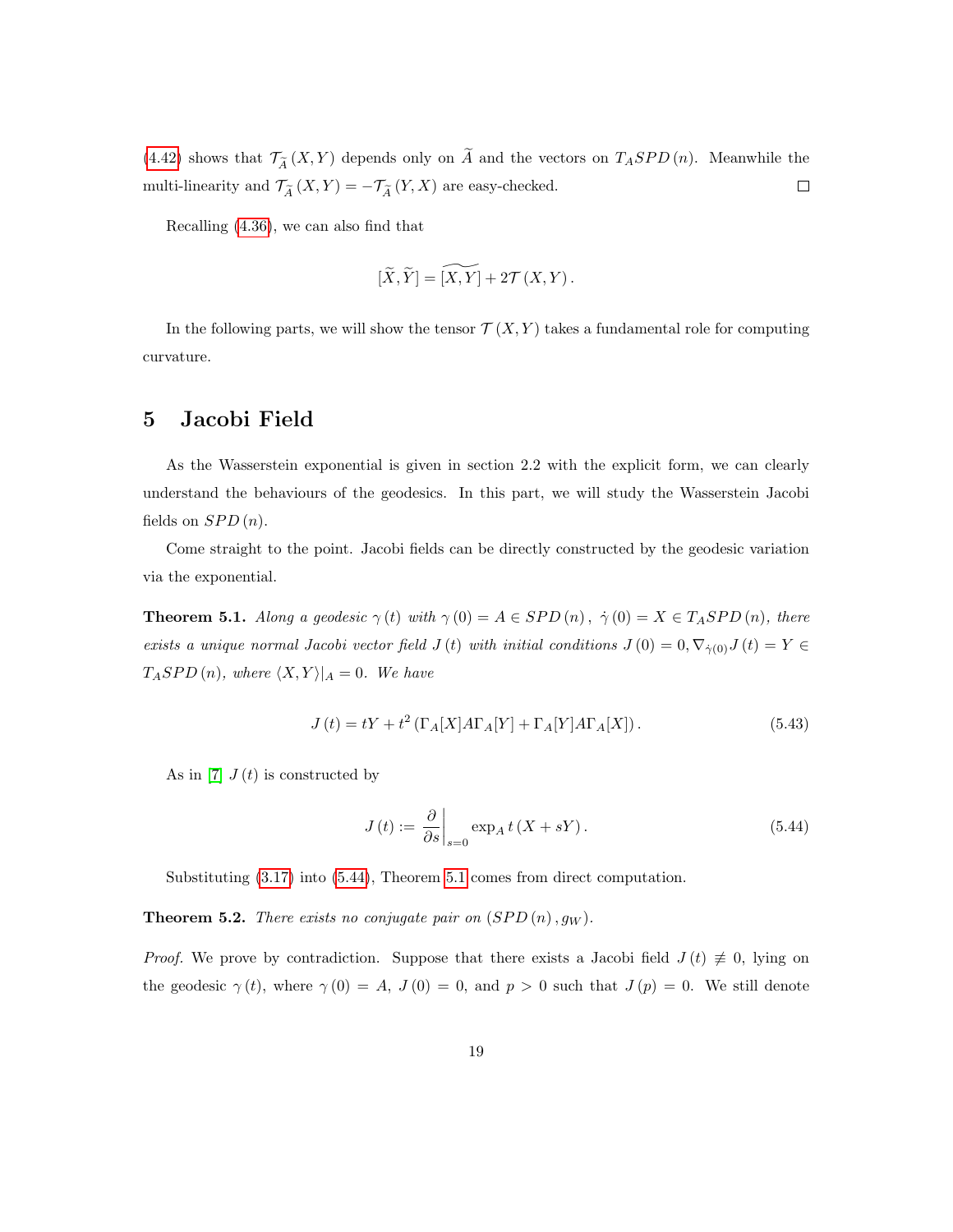$\nabla_{\dot{\gamma}(0)}J(t) := Y, \dot{\gamma}(0) := X.$  Thus, we have

$$
J(p) = pY + p^{2} (\Gamma_{A}[X]A\Gamma_{A}[Y] + \Gamma_{A}[Y]A\Gamma_{A}[X]) = 0,
$$

and thus we have

$$
- p \left( \Gamma_A[X] A \Gamma_A[Y] + \Gamma_A[Y] A \Gamma_A[X] \right) = Y = A \Gamma_A[Y] + \Gamma_A[Y] A
$$
  

$$
\Leftrightarrow \Gamma_A[Y] A (I + p \Gamma_A[X]) + (I + p \Gamma_A[X]) A \Gamma_A[Y] = 0.
$$

According to discussions around [\(3.23\)](#page-12-2), we know that  $I + p\Gamma_A[X]$  is positive-definite as long as  $\gamma(p)$  is well-defined. Due to  $Y \neq 0$ , and  $\Gamma_A[Y] \neq 0$ , we assume  $\lambda \neq 0$  is an eigenvalue of  $\Gamma_A[Y]$ , and  $x$  is an associated eigenvector. Subsequently,

$$
x^{T}\Gamma_{A}[Y]A (I + p\Gamma_{A}[X]) x + x^{T} (I + p\Gamma_{A}[X]) A\Gamma_{A}[Y]x
$$
  

$$
= \lambda x^{T} A (I + p\Gamma_{A}[X]) x + \lambda x^{T} (I + p\Gamma_{A}[X]) Ax
$$
  

$$
= 2\lambda x^{T} A (I + p\Gamma_{A}[X]) x = 0,
$$
  
(5.45)

which contradicts to  $||x|| = 1$  and the positive definiteness of  $A (I + p\Gamma_A[X])$ .  $\Box$ 

**Theorem 5.3.** For any tow points in  $(SPD(n), g_W)$ , there exists a unique geodesic jointing them, i.e. there is no cut locus on any geodesic.

Proof. From  $[8]$  we see that the shortest distance among two fibers in bundle equals to the length of the geodesics, which informs the geodesics defined as Corollary [3.2](#page-8-1) are always the shortest. For any  $A_1, A_2 \in SPD(n), P_1, P_2 \in O(n)$ , the distance from the fiber  $\sigma^{-1}(A_1)$  to the fiber  $\sigma^{-1}(A_1)$ is defined as

$$
\inf_{P_1, P_2 \in O(n)} \left\| P_1 A_1^{\frac{1}{2}} - P_2 A_2^{\frac{1}{2}} \right\|.
$$

From Lemma [3.3](#page-8-2) and Lemma [3.4,](#page-9-0) due to the compactness of the structure group  $O(n)$ , the distance will be achieved by the length of a level and non-degenerated line segment. Therefore, we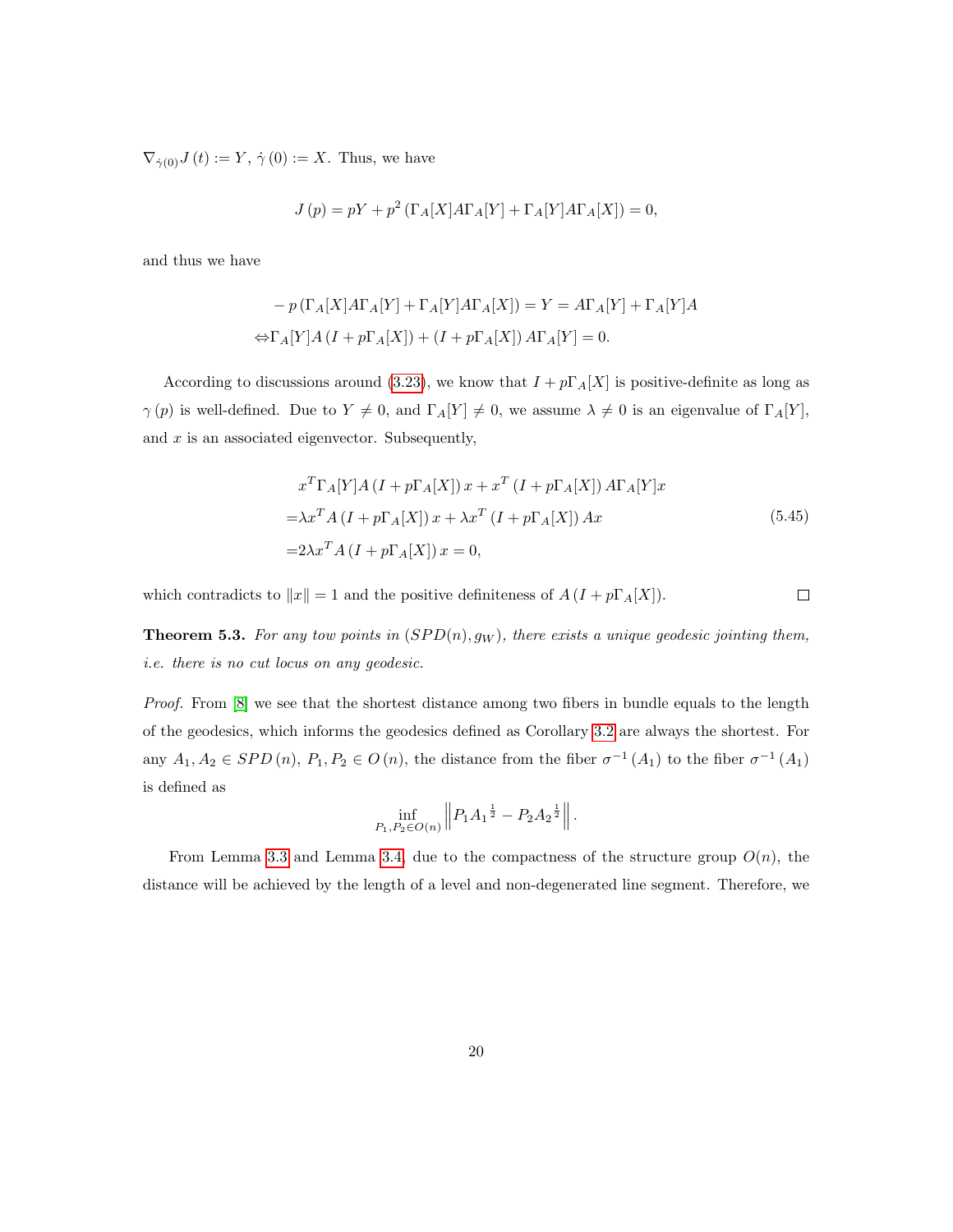have

$$
\inf_{P_1, P_2 \in O(n)} \left\| P_1 A_1^{\frac{1}{2}} - P_2 A_2^{\frac{1}{2}} \right\|
$$
\n
$$
= \min_{P_1, P_2} \left( \text{tr} \left( P_2 A_2^{\frac{1}{2}} - P_1 A_1^{\frac{1}{2}} \right)^T \left( P_2 A_2^{\frac{1}{2}} - P_1 A_1^{\frac{1}{2}} \right) \right)^{\frac{1}{2}}
$$
\n
$$
= \min_{P_1, P_2} \left( \text{tr} \left( A_1 \right) + \text{tr} \left( A_2 \right) - 2 \text{tr} \left( P_2^T P_1 A_1^{\frac{1}{2}} A_2^{\frac{1}{2}} \right) \right)^{\frac{1}{2}}
$$
\n
$$
= \left( \text{tr} \left( A_1 \right) + \text{tr} \left( A_2 \right) - 2 \max_{P_1, P_2} \text{tr} \left( P_2^T P_1 A_1^{\frac{1}{2}} A_2^{\frac{1}{2}} \right) \right)^{\frac{1}{2}}.
$$

By the results of matrix analysis [\[12\]](#page-28-0), we see that for  $P_1, P_2 \in O(n)$ , tr  $\left(P_1A_1^{\frac{1}{2}}A_2^{\frac{1}{2}}P_2\right)$  achieves the maximum if and only if  $P_1A_1^{-\frac{1}{2}}A_2^{-\frac{1}{2}}P_2$  is orthogonal diagonalizable. In fact,  $P$  in Lemma [3.4](#page-9-0) maximizes tr  $\left(PA_1^{\frac{1}{2}}A_2^{\frac{1}{2}}\right)$  , where  $P = A_1^{-\frac{1}{2}}(A_1A_2)^{\frac{1}{2}}A_2^{-\frac{1}{2}}$  and  $\max_P$  $\left(\text{tr}\left(PA_1^{-\frac{1}{2}}A_2^{-\frac{1}{2}}\right)\right) = \text{tr}\left(A_1A_2\right)^{\frac{1}{2}}.$ Thus the minimal geodesic distance of  $(SPD(n), g_W)$  exactly equals to the Wasserstein distance.

Then a basic geometric observation [\[7\]](#page-28-12) claims that if a shortest geodesic can be extended, it must be unique. Therefore, the uniqueness of the geodesic comes from the minimality proved above.  $\Box$ 

Remark. The non-existence of the conjugate pair actually implies the non-existence of the cut locus in our cases.

Up to the present, we have proved both the existence and uniqueness of Wasserstein geodesic.

As well known that the behaviours of Jacobi fields are controlled by curvatures. Since Jacobi fields on  $(SPD(n), g_W)$  is completely known, the Jacobi equation actually provides a method to calculate curvatures. Unfortunately, the computating is extremely complicated. We have to find another way for curvatures. One knows that the non-negative curvature always means geodesics convergent and brings conjugate pairs. But  $(SPD(n), g_W)$  is weird since it admits non-negative curvatures but without any conjugate pair.

## 6 Curvature

Our ultimate aim is to understand the Riemannian curvature of  $(SPD(n), g_W)$ . We denote the Euclidean curvature on bundle (null entirely) as  $\widetilde{R}$ , and the Wasserstein (Riemannian) curvature on  $(SPD(n), g_W)$  as R.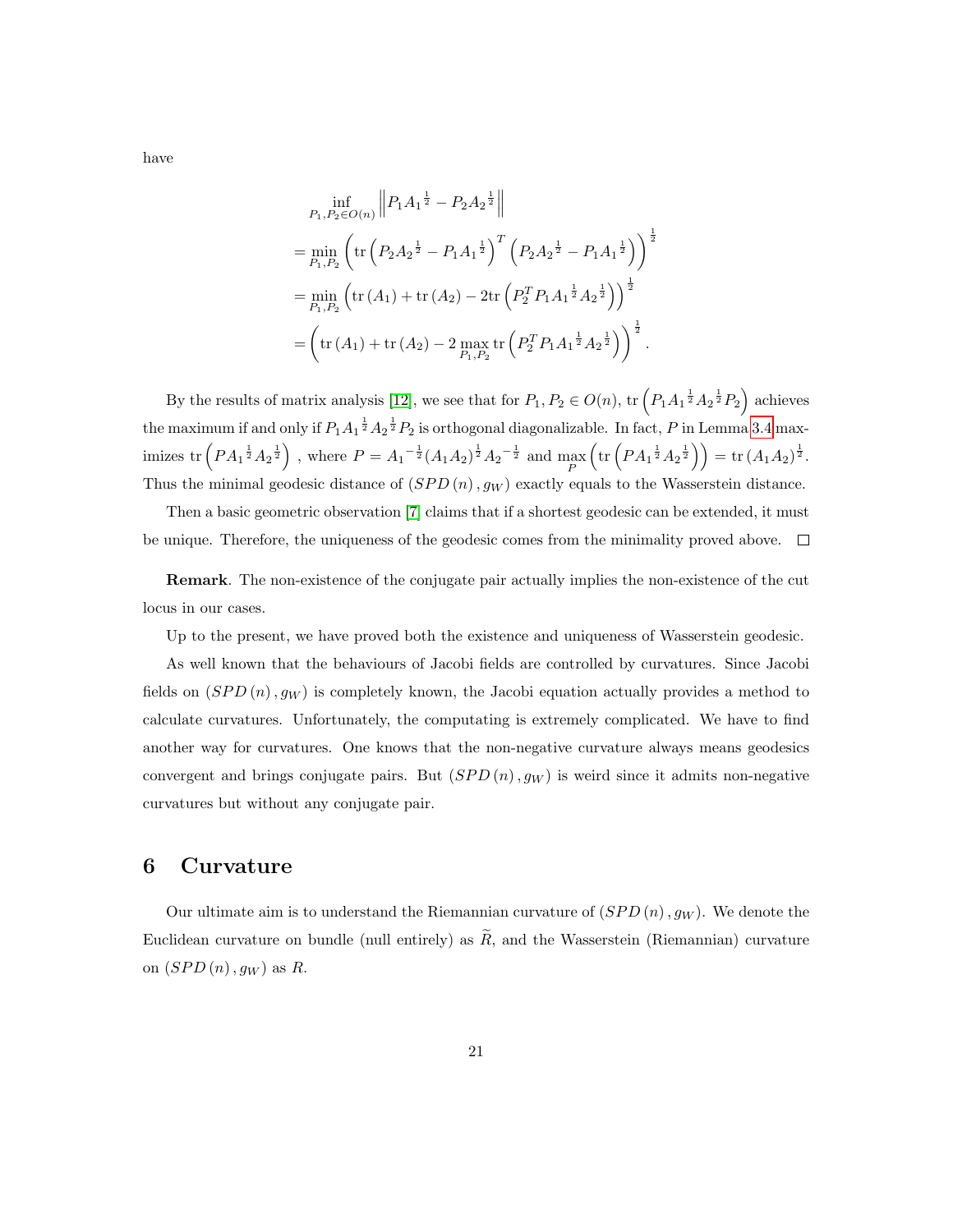#### 6.1 Riemannian Curvature Tensor

<span id="page-21-0"></span>**Theorem 6.1.** For any  $A \in SPD(n)$ , and X, Y are smooth vector fields on  $SPD(n)$ , the Wasserstein curvature tensor  $R(X, Y, X, Y) := \langle R_{XY}X, Y \rangle_A$  at A has an explicit expression

$$
R(X,Y,X,Y) = 3tr(\Gamma_A[X]A\Gamma_A[\Gamma_A[X]\Gamma_A[Y] - \Gamma_A[Y]\Gamma_A[X]]A\Gamma_A[Y]).
$$
 (6.46)

*Proof.* (Theorem [6.1\)](#page-21-0) We attempt to compare  $R|_A(X, Y, X, Y)$  with  $\widetilde{R}|_{\widetilde{A}}(\widetilde{X}, \widetilde{Y}, \widetilde{X}, \widetilde{Y})$  as follows

<span id="page-21-3"></span>
$$
\widetilde{R}\left(\widetilde{X},\widetilde{Y},\widetilde{X},\widetilde{Y}\right) := \langle \widetilde{R}_{\widetilde{X}\widetilde{Y}}\widetilde{X},\widetilde{Y}\rangle
$$
\n
$$
= D_{\left[\widetilde{X},\widetilde{Y}\right]}\widetilde{X},\widetilde{Y}\rangle - \langle D_{\widetilde{X}}D_{\widetilde{Y}}\widetilde{X},\widetilde{Y}\rangle + \langle D_{\widetilde{X}}D_{\widetilde{Y}}\widetilde{X},\widetilde{Y}\rangle
$$
\n
$$
= \langle D_{\left[\widetilde{X},\widetilde{Y}\right]}\widetilde{X},\widetilde{Y}\rangle + \langle D_{2\mathcal{T}(X,Y)}\widetilde{X},\widetilde{Y}\rangle - \langle D_{\widetilde{X}}\widetilde{\nabla_{Y}X},\widetilde{Y}\rangle
$$
\n
$$
- \langle D_{\widetilde{X}}\mathcal{T}(Y,X),\widetilde{Y}\rangle + \langle D_{\widetilde{Y}}\widetilde{\nabla_{X}X},\widetilde{Y}\rangle + \langle D_{\widetilde{Y}}\mathcal{T}(X,X),\widetilde{Y}\rangle
$$
\n
$$
= \langle \nabla_{[X,Y]}X,Y\rangle + 2\langle D_{\mathcal{T}(X,Y)}\widetilde{X},\widetilde{Y}\rangle - \langle \nabla_{X}\nabla_{Y}X,Y\rangle
$$
\n
$$
+ \langle \mathcal{T}(Y,X),\mathcal{T}(X,Y)\rangle + \langle \nabla_{Y}\nabla_{X}X,Y\rangle - \langle \mathcal{T}(X,X),\mathcal{T}(Y,Y)\rangle.
$$
\n(6.47)

By the definition of the usual derivative, we have

<span id="page-21-1"></span>
$$
D_{\mathcal{T}(X,Y)}\widetilde{X} = \lim_{t \to 0} \frac{1}{t} \left( \left( \widetilde{A} + \mathcal{T}(X,Y) t \right) \Gamma_A[X] - \widetilde{A}\Gamma_A[X] \right) = \mathcal{T}(X,Y)\Gamma_A[X]. \tag{6.48}
$$

By Lemma [4.2](#page-15-0) and [\(4.37\)](#page-16-0), we have  $\langle [\mathcal{T}(X, Y), \tilde{X}], \tilde{Y} \rangle = \langle \mathcal{T}(X, Y), \tilde{Y} \rangle = 0$ , and then we have

<span id="page-21-2"></span>
$$
\langle D_{2\mathcal{T}(X,Y)}\widetilde{X}, \widetilde{Y}\rangle = -2\langle \mathcal{T}(X,Y), D_{\widetilde{X}}\widetilde{Y}\rangle = -2\langle \mathcal{T}(X,Y), \mathcal{T}(X,Y)\rangle.
$$
 (6.49)

<span id="page-21-4"></span>Therefore, by putting [\(6.48\)](#page-21-1) and [\(6.49\)](#page-21-2) into [\(6.47\)](#page-21-3) and the anti-symmetry of  $\mathcal{T}(\cdot, \cdot)$ , we get

$$
\widetilde{R}\left(\widetilde{X},\widetilde{Y},\widetilde{X},\widetilde{Y}\right) = R\left(X,Y,X,Y\right) + 3\langle \mathcal{T}\left(X,Y\right)\Gamma_A[X],\widetilde{A}\Gamma_A[Y]\rangle
$$
\n
$$
= R\left(X,Y,X,Y\right) - 3\langle \mathcal{T}\left(X,Y\right),\mathcal{T}\left(X,Y\right)\rangle. \tag{6.50}
$$

Thus, by the first equality from [\(6.50\)](#page-21-4) and  $\widetilde{R} \equiv 0$ , we obtain the explicit expression for the Wasser-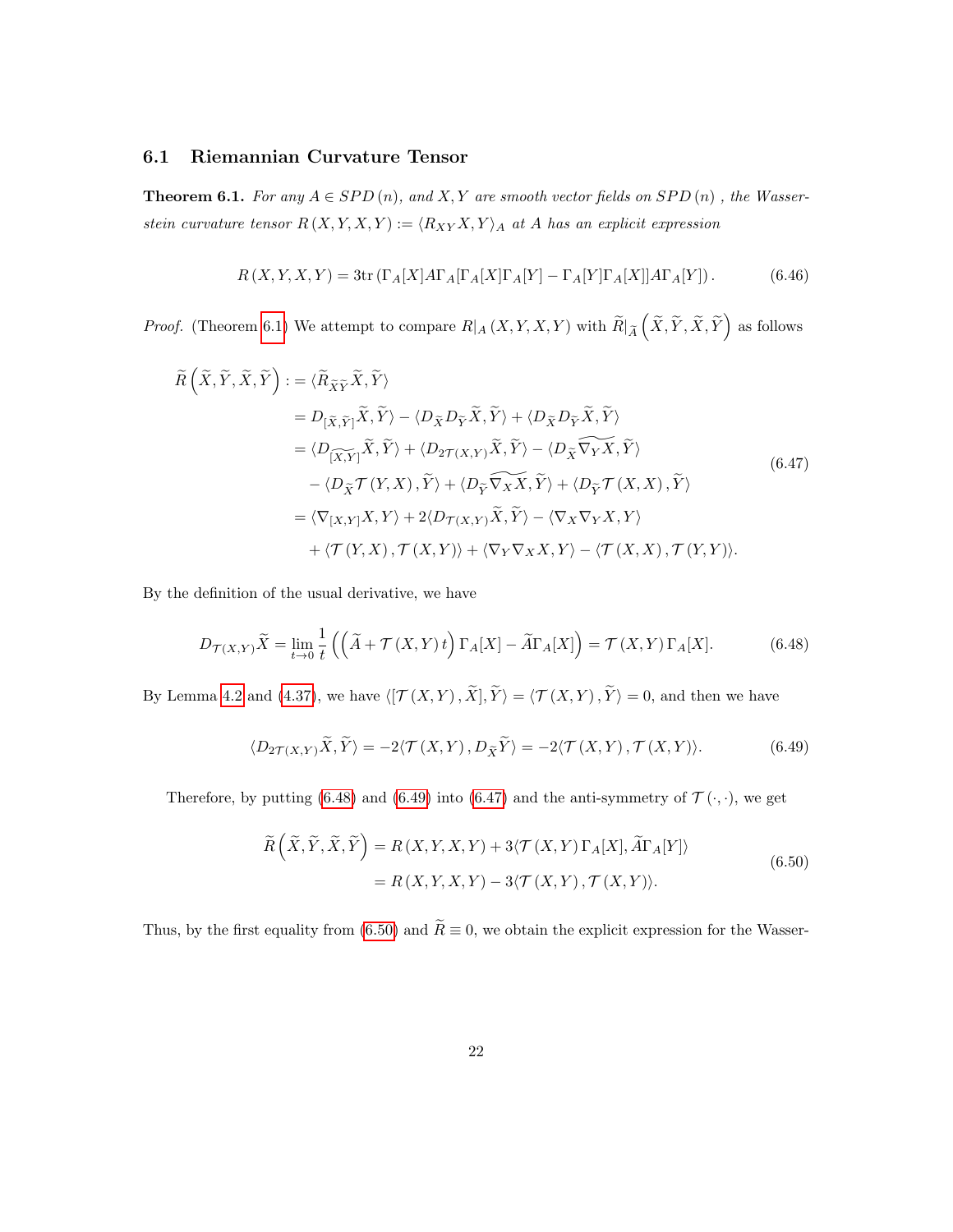stein curvature

$$
R(X,Y,X,Y) = -3\langle \mathcal{T}(X,Y)\Gamma_A[X], \widetilde{A}\Gamma_A[Y] \rangle
$$
  
= 3tr $(\Gamma_A[X]A\Gamma_A[\Gamma_A[X]\Gamma_A[Y] - \Gamma_A[Y]\Gamma_A[X]]A\Gamma_A[Y])$ . (6.51)

 $\Box$ 

Noticing  $\|\mathcal{T}(X, Y)\|^2 \geq 0$ , from above theorem we can obtain the following corollary.

Corollary 6.2.  $(SPD(n), g_W)$  has non-negative curvatures, namely

$$
R(X, Y, X, Y) \ge 0. \tag{6.52}
$$

By solving the Sylvester equation with Algorithm 1, we can simplify the expression. We give the sectional curvature K of the section span $\{X(A), Y(A)\}$ 

$$
K|_{A}(X,Y) = \frac{R(X,Y,X,Y)}{\langle X,X\rangle\langle Y,Y\rangle - \langle X,Y\rangle^{2}}
$$
  
= 
$$
12 \frac{\text{tr}(E_{X}\Lambda\Gamma_{\Lambda}[E_{X},E_{Y}]\Lambda E_{Y})}{\text{tr}(E_{X}C_{X})\text{tr}(E_{Y}C_{Y}) - \text{tr}^{2}(E_{X}C_{Y})},
$$
(6.53)

where we use the same donations as Algorithm 1. We can also obverse that the sectional curvature conforms to the inverse ratio law

$$
K|_{k\Lambda}(X,Y) = \frac{1}{k}K|_{\Lambda}(X,Y), \ \forall k \in \mathbb{R}.\tag{6.54}
$$

These results conform with our visualized views of  $(SPD(n), g_W)$  presented in Figure [3-1](#page-12-1) and Figure [3-2,](#page-12-1) where the manifold tends to be flat when  $k$  increases.

#### 6.2 Estimate

Conventionally, we consider each fixed diagonal matrix  $\Lambda$  on  $(SPD(n), g_W)$ . Define  $\{S^{p,q}\}\$  as

$$
S^{p,q} = [S^{p,q}_{ij}], \quad S^{p,q}_{ij} = \delta^p_i \delta^q_j + \delta^q_i \delta^p_j, \tag{6.55}
$$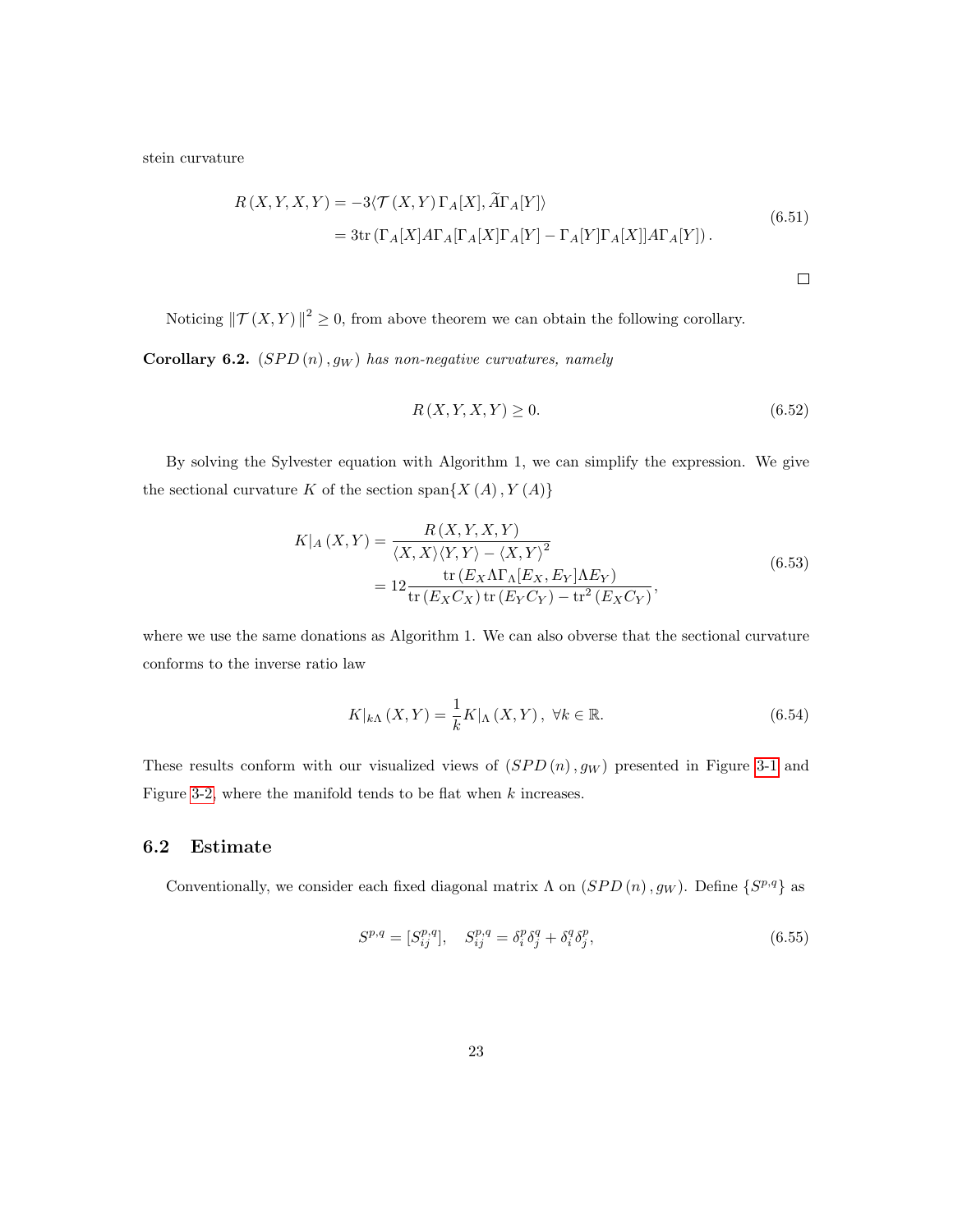where the superscripts  $p, q$  mark the nonzero elements and  $\delta$  is the Kronecker delta. In fact,  $\{S^{p,q}|1 \leq p \leq q \leq n\}$  is a basis naturally. For simplicity, we sometimes sign  $S^{p,q}, S^{r,t}$  with  $S_1$  and  $S_2$ . By this way, we can express the curvature under this basis.

Before that, we introduce a useful symbol, which indicates how much symmetric pairs in the Cartesian product of two script-sets.

**Definition 6.1.** For any two finite script-sets  $\eta_1 = {\alpha_i | \alpha_i \in \mathbb{N}}$ ,  $\eta_2 = {\beta_j | \beta_j \in \mathbb{N}}$ , the co-equal number  $\tau$  is defined by

$$
\tau(\eta_1, \eta_2) = \sum_i \sum_j \delta_{\alpha_i}^{\beta_j}.
$$
\n(6.56)

<span id="page-23-0"></span>**Theorem 6.3.** For any sorted diagonal matrix  $\Lambda = \text{diag}[\lambda_1, \dots, \lambda_n] \in SPD(n)$ , Wasserstein sectional curvature satisfies

$$
K|_{\Lambda} (S_1, S_2) = \frac{3 (1 + \delta^{rt}) \lambda_p \lambda_t}{(\lambda_p + \lambda_r) (\lambda_r + \lambda_t) (\lambda_p + \lambda_t)}.
$$
\n(6.57)

Proof. Firstly, consider the matrix multiplication

$$
(S_1 S_2)_{ij} = \sum_{k=1}^n S_{ik}^{p,q} S_{kj}^{r,t} = \delta_i^p \delta^{qt} \delta_j^r + \delta_i^p \delta^{qr} \delta_j^t + \delta_i^q \delta^{pt} \delta_j^r + \delta_i^q \delta^{pr} \delta_j^t.
$$

Subsequently, combining it with Algorithm 1, we have

$$
E_{S_1}E_{S_2} \neq 0 \Longleftrightarrow S_1S_2 \neq 0 \Longleftrightarrow \tau(\{p,q\},\{r,t\}) \ge 1,
$$

where the  $E_S = \left[\frac{S_{ij}}{\lambda_i + \lambda_j}\right] = \Gamma_{\Lambda}S$ , since  $\Lambda$  is diagonal (recalling Algorithm 1 for details).

According to the anti-symmetry of curvature tensor, we get

$$
\{p, q\} = \{r, t\} \Longrightarrow R|_{\Lambda} (S_1, S_2, S_1, S_2) = 0.
$$

Thus, without loss of generality, the non-vanishing curvature appears only in the particular case:

$$
p \neq q = r, p \neq t.
$$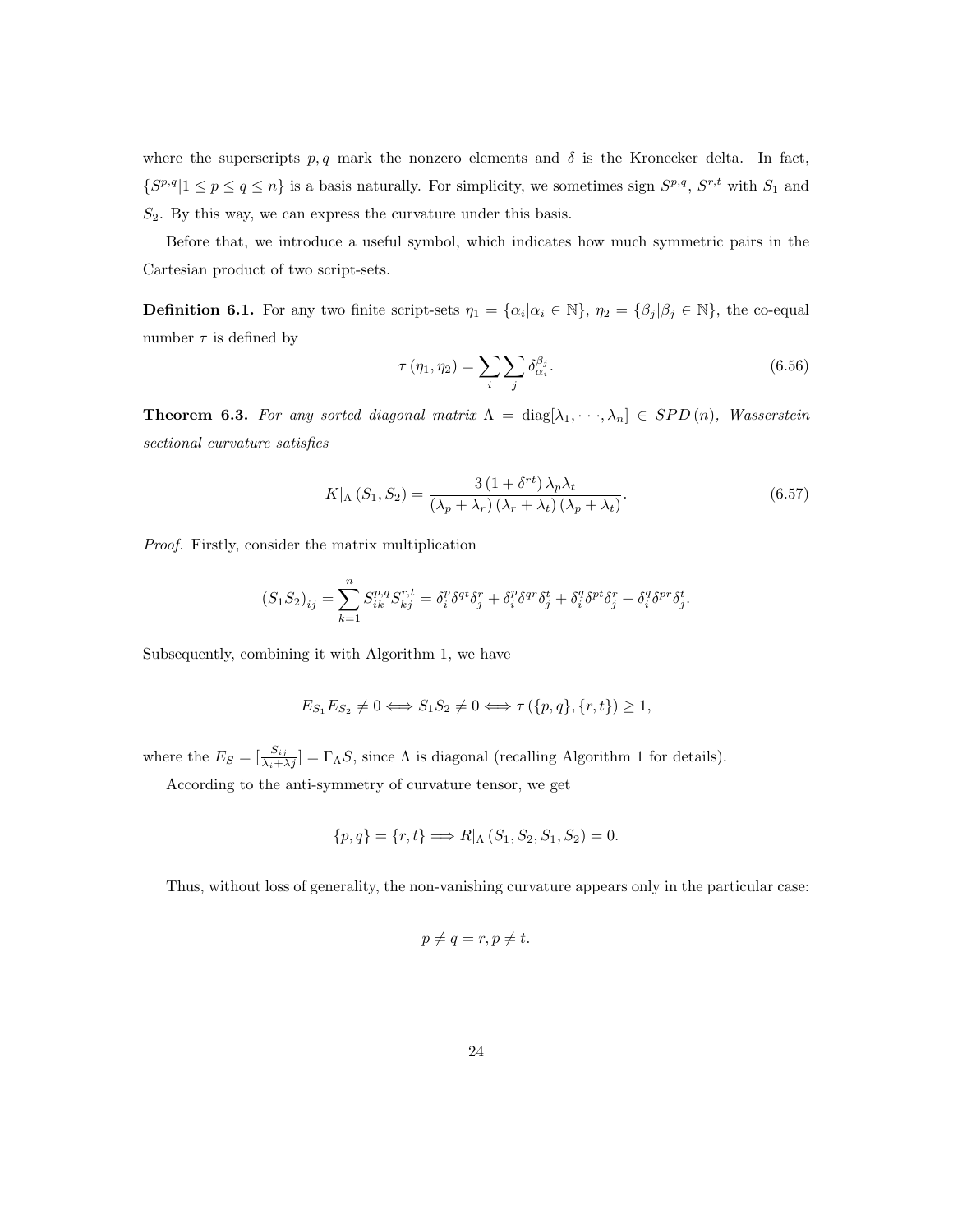In this case, we have

$$
(S_1 S_2)_{ij} = (1 + \delta^{rt}) \delta_i^p \delta_j^t = \begin{cases} \delta_i^p \delta_j^t, & \text{if } r \neq t, \\ 2\delta_i^p \delta_j^t, & \text{if } r = t, \end{cases}
$$

and

<span id="page-24-0"></span>
$$
(E_{S_1}E_{S_2})_{ij} = \frac{1 + \delta^{rt}}{(\lambda_p + \lambda_r)(\lambda_r + \lambda_t)} \delta_i^p \delta_j^t.
$$
\n(6.58)

Then, we obtain

$$
\left(\Gamma_{\Lambda}[E_{S_1}, E_{S_2}]\right)_{ij} = \frac{\left(1 + \delta^{rt}\right)\left(\lambda_p + \lambda_t\right)^{-1}}{\left(\lambda_p + \lambda_r\right)\left(\lambda_r + \lambda_t\right)} \left(\delta_i^p \delta_j^t - \delta_j^p \delta_i^t\right)
$$

and

$$
\sum_{k=1}^{n} (\Gamma_{\Lambda}[E_{S_1}, E_{S_2}])_{ik} (\Lambda E_{S_2} E_{S_1} \Lambda)_{kj}
$$
\n
$$
= \sum_{k=1}^{n} \frac{(1 + \delta^{rt}) (\lambda_p + \lambda_t)^{-1}}{(\lambda_p + \lambda_r) (\lambda_r + \lambda_t)} (\delta_i^p \delta_k^t - \delta_k^p \delta_i^t) \frac{\lambda_p \lambda_t (1 + \delta^{rt})}{(\lambda_p + \lambda_r) (\lambda_r + \lambda_t)} \delta_k^t \delta_j^p
$$
\n
$$
= \frac{(1 + \delta^{rt})^2 \lambda_p \lambda_t}{(\lambda_p + \lambda_r)^2 (\lambda_r + \lambda_t)^2 (\lambda_p + \lambda_t)} \delta_i^p \delta_j^p.
$$

<span id="page-24-1"></span>Thus we gain the curvature tensor

$$
R|_{\Lambda} (S_1, S_2, S_1, S_2) = 3 \text{tr} (E_{S_1} \Lambda \Gamma_{\Lambda} [E_{S_1}, E_{S_2}] \Lambda E_{S_2})
$$
  
= 
$$
\frac{3 (1 + \delta^{rt})^2 \lambda_p \lambda_t}{(\lambda_p + \lambda_r)^2 (\lambda_r + \lambda_t)^2 (\lambda_p + \lambda_t)}.
$$
(6.59)

On the other hand, by [\(6.58\)](#page-24-0) we have

$$
S_1 \neq S_2 \Longrightarrow \langle S_1, S_2 \rangle = \text{tr}(E_{S_1} \Lambda E_{S_2}) = 0,
$$

and

$$
\langle S_2, S_2 \rangle = \frac{1}{2} \text{tr} (E_{S_2} S_2) = \frac{1 + \delta^{rt}}{(\lambda_r + \lambda_t)}.
$$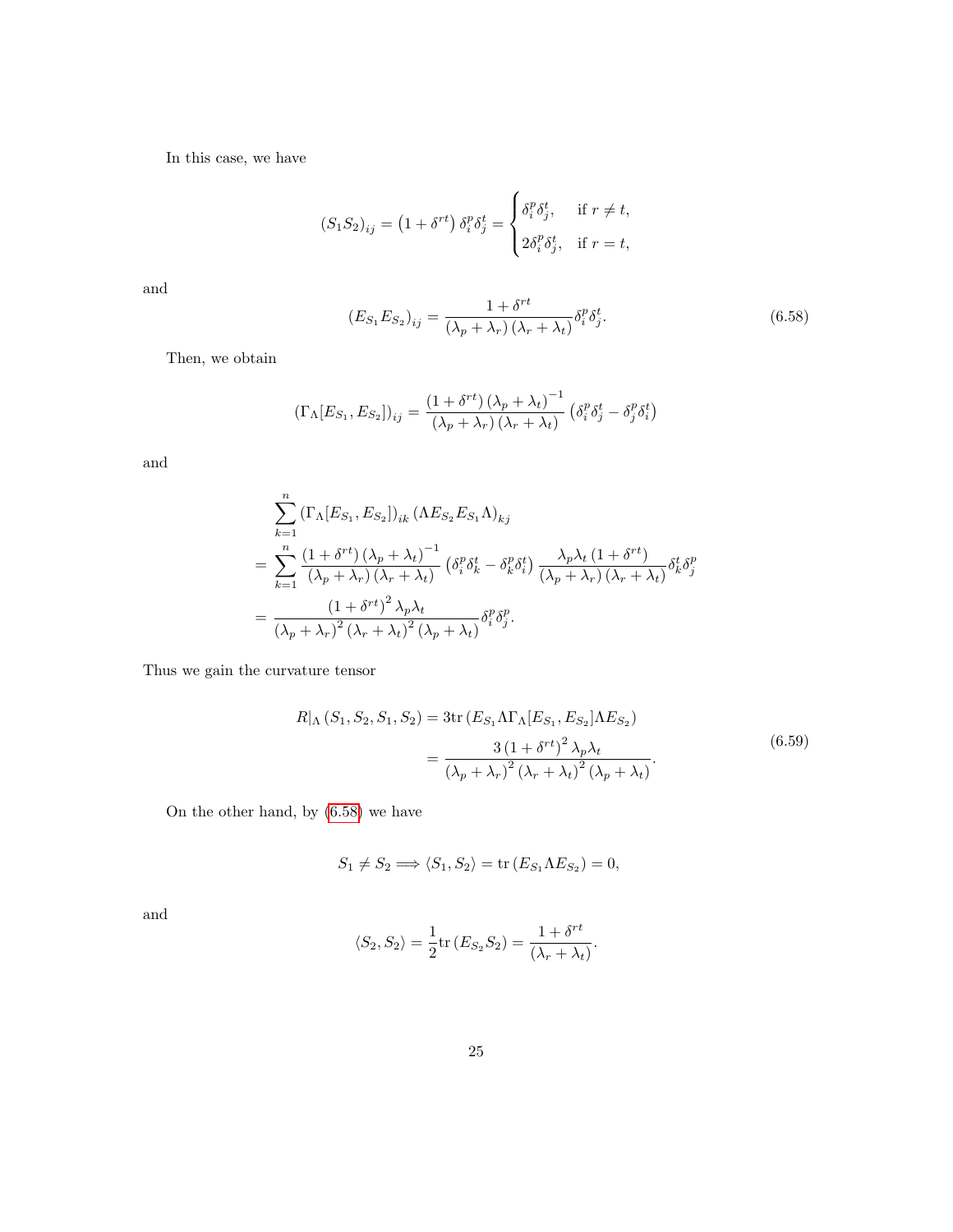Then, we can get the area of sectional parallelogram as

<span id="page-25-0"></span>
$$
\langle S_1, S_1 \rangle \langle S_2, S_2 \rangle - \langle S_1, S_2 \rangle^2 = \frac{1 + \delta^{rt}}{(\lambda_p + \lambda_r)(\lambda_r + \lambda_t)}.
$$
\n(6.60)

From [\(6.59\)](#page-24-1) and [\(6.60\)](#page-25-0), the proof is done consequently.

With the above expansion for sectional curvatures, we can easily gain the estimate. In fact, any sectional curvature at a fixed point  $A \in SPD(n)$  can be controlled by the minimal eigenvalue  $\lambda_{min}$ of A.

**Theorem 6.4.** For any  $A \in SPD(n)$ , there exists an orthonormal basis  $\{e_k\}$  for  $T_ASPD(n)$  such that for any  $e_{k_1}, e_{k_2} \in \{e_k\}$ 

$$
0 < K_A\left(e_{k_1}, e_{k_2}\right) < \frac{3}{\lambda_{\min}(A)}.\tag{6.61}
$$

Proof. As A is diagonizable, there exists a  $\Lambda \in SPD(n)$ , and  $X', Y' \in T_{\Lambda}SPD(n)$  such that  $K_A(X, Y) = K_A(X', Y')$  from Theorem [2.5.](#page-6-1) Therefore, by Theorem [6.3,](#page-23-0) we have

$$
K(S^{p,q}, S^{r,t}) = \begin{cases} \frac{3\lambda_p \lambda_t}{(\lambda_p + \lambda_r)(\lambda_r + \lambda_t)(\lambda_p + \lambda_t)}, & p \neq q = r \neq t, \ p \neq t, \\ \frac{3\lambda_p}{(\lambda_p + \lambda_t)^2}, & p \neq q = r = t, \\ 0, & else. \end{cases}
$$

From the positive definiteness of  $A$ , we see that

$$
\lambda_i > 0 \Longrightarrow K\left(S^{p,q}, S^{r,t}\right) < \frac{3}{\lambda_p + \lambda_t},
$$

which gives the desired estimate.

It is remarkable that, sectional curvatures are controlled by the secondly minimal eigenvalue, which implies that the curvature will seldom explode even on a domain almost degenerated. Only when the matrices degenerate at over two dimensions will the curvatures be very large. This phoneme ensures the curvature information make sense in most applications. Some examples for this phoneme can be observed in the next subsection.

 $\Box$ 

 $\Box$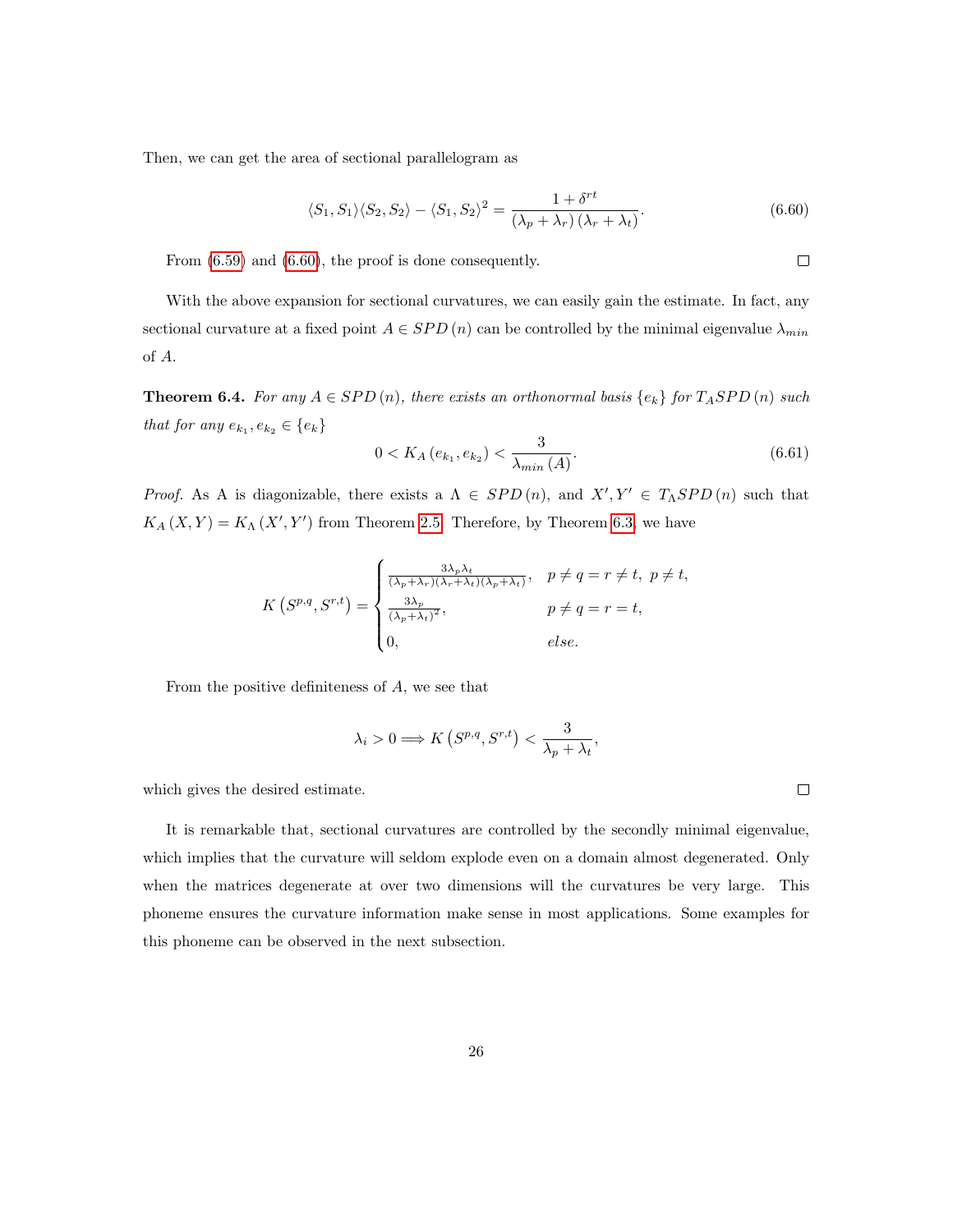### 6.3 Scalar Curvature

In the last part of this section, we calculate the scaler curvature directly.

**Theorem 6.5.** For any  $A \in SPD(n)$ , the scalar curvature satisfies

$$
\rho(A) = 3\text{tr}\left(2\Lambda UU^{T} + \Lambda U^{T}U + \Lambda U\left(U + U^{T}\right)\Lambda\left(U + U^{T}\right)\right),\tag{6.62}
$$

where  $\Lambda = \text{diag}[\lambda_1, \dots, \lambda_n]$  is a diagonalization of A, and  $U := [\frac{1}{\lambda_i + \lambda_j}]_{i \leq j}$  is a upper triangle matrix. The subscripts of eigenvalue  $\lambda$  must keep consistent when constructing  $\Lambda$  and  $U$ .

*Proof.* By symmetry,  $\rho(A) = \rho(\Gamma)$  we get

$$
\rho(\Lambda) = \sum_{p=1}^{n} \sum_{r=p}^{n} \sum_{t=1}^{n} K(S^{p,r}, S^{r,t})
$$
\n
$$
= \sum_{p=1}^{n} \left( \sum_{r=p+1}^{n} \sum_{t=1}^{n,t\neq p} K(S^{p,r}, S^{r,t}) + \sum_{t=1}^{n,t\neq p} K(S^{t,p}, S^{p,p}) \right)
$$
\n
$$
= 3 \sum_{p=1}^{n} \left( \sum_{r=p+1}^{n} \sum_{t=1}^{n,t\neq p} \frac{(1+\delta^{rt})\lambda_p\lambda_t}{(\lambda_p + \lambda_r)(\lambda_r + \lambda_t)(\lambda_p + \lambda_t)} + \sum_{t=1}^{n,t\neq p} \frac{\lambda_t}{(\lambda_t + \lambda_p)^2} \right)
$$
\n
$$
= 3 \sum_{p=1}^{n} \left( \sum_{r=p}^{n} \sum_{t=1}^{n} \frac{(1-\delta^{pr})(1+\delta^{rt})(1-\delta^{pt})\lambda_p\lambda_t}{(\lambda_p + \lambda_r)(\lambda_r + \lambda_t)(\lambda_p + \lambda_t)} + \sum_{t=1}^{n} \frac{(1-\delta^{pt})\lambda_t}{(\lambda_t + \lambda_p)^2} \right)
$$
\n
$$
= 3 \sum_{p=1}^{n} \sum_{r=p}^{n} \frac{\lambda_p(1+\delta^{pr})}{\lambda_p + \lambda_r} \sum_{t=1}^{n} \frac{1+\delta^{rt}}{\lambda_r + \lambda_t} \frac{\lambda_t(1-\delta^{tp})}{\lambda_t + \lambda_p}.
$$

Using the definitions before, we see that  $\rho(\Lambda)$  can be rewritten as the desired trace.

 $\Box$ 

Figure [6-4](#page-27-1) presents some examples for scalar curvatures on  $(SPD(2), g_W)$ , which shows our argument in the last part of section 6.2.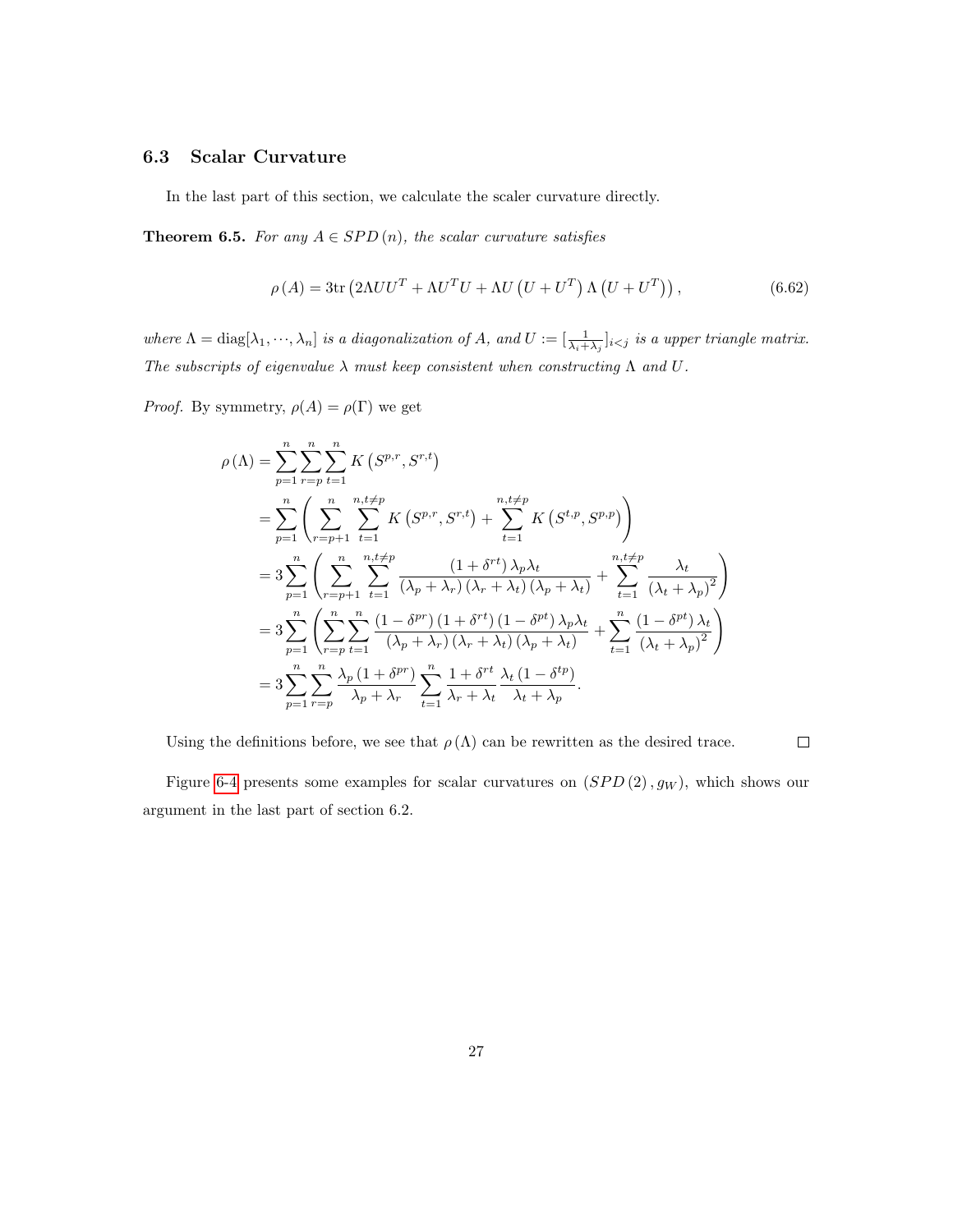<span id="page-27-1"></span>

Figure 6-4 Scalar curvatures on SPD(2)

# 7 Conclusion and Further Work

In this paper, we study some geometric characteristics of  $(SPD(n), g_W)$ , including geodesics, the connection, Jacobi fields and curvatures. From this viewpoint, we have gained a basic comprehension for the Wasserstein geometry on  $SPD(n)$ , which shows that the Wasserstein distance has both deep application potentials and the mathematical elegance. While there still are some open problems left, such as the exact degree of symmetry and more precious bounds of curvatures, some ideas remain to be tested and generalized. Based on the results in the paper, we have designed a series of algorithms for data processing, and further relevant works are being carried out. The new results will be presented in our future works.

#### Acknowledgments

The authors would like to express their sincere thanks to Professor Chao Qian for his valuable suggestions. This subject is supported partially by National Key Research and Development Plan of China (No. 2020YFC2006201).

## References

<span id="page-27-0"></span>[1] S. Kobayashi. Transformation Groups in Differential Geometry. Classics in Mathematics, 1932.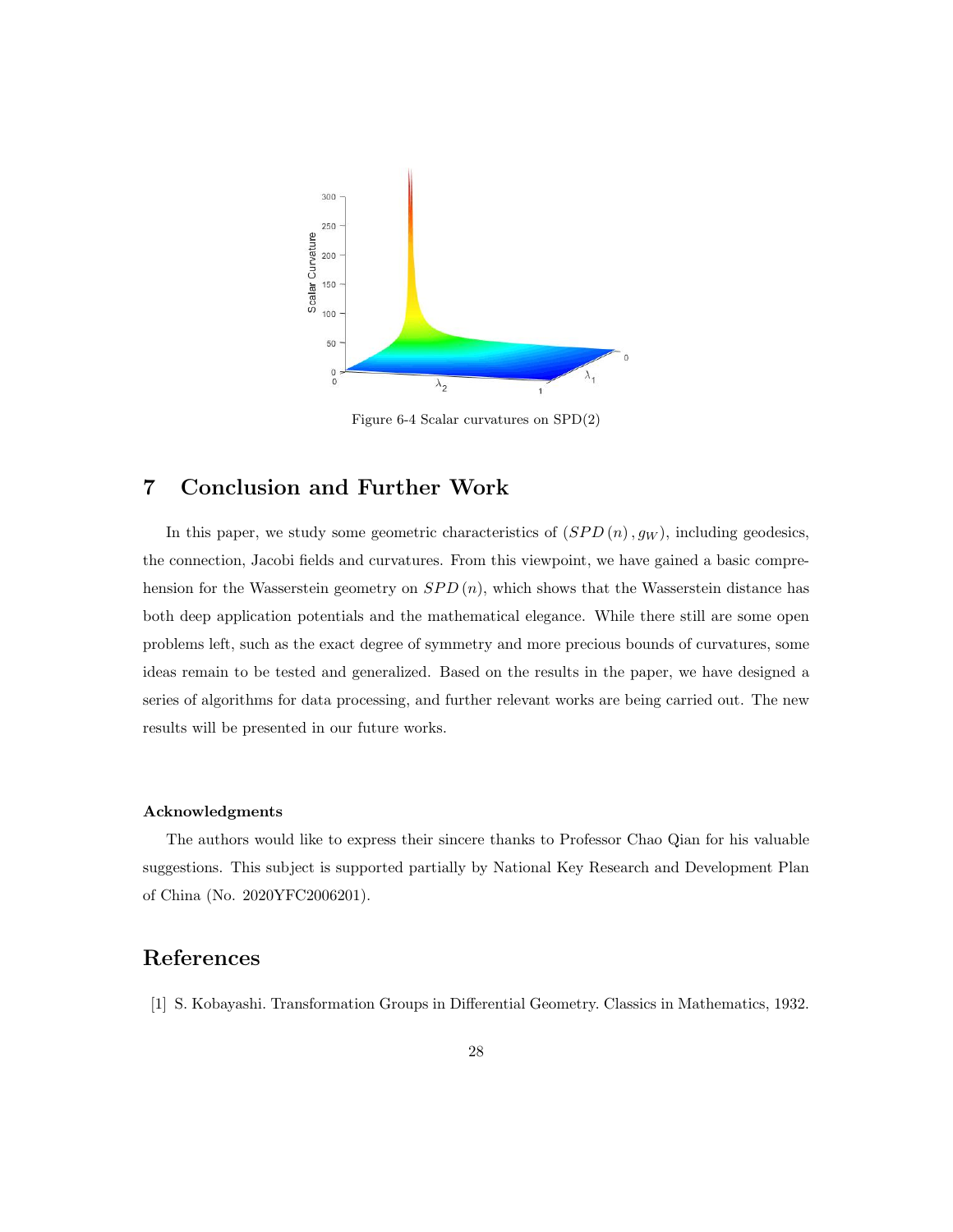- <span id="page-28-6"></span>[2] A. Martin, C. Soumith, B. Leon. Wasserstein GAN. arXiv preprint [arXiv:1701.07875](http://arxiv.org/abs/1701.07875), 2017.
- <span id="page-28-9"></span>[3] T. Asuka. On Wasserstein Geometry of Gaussian Measures. Probabil Approach to Geometry. 2010, 1, 463-472.
- <span id="page-28-10"></span>[4] L. Malag, L. Montrucchio, G. Pistone. Wasserstein Riemannian geometry of Gaussian densities. Information Geometry. 2018, 1, 137-179.
- <span id="page-28-2"></span>[5] J. H. Manton. A Primer on Stochastic Differential Geometry for Signal Processing. IEEE Journal of Selected Topics in Signal Processing. 2013, 4(7), 681-699.
- <span id="page-28-8"></span>[6] M. Gelbrich. On a Formula for the L2 Wasserstein Metric between Measures on Euclidean and Hilbert Spaces. Mathematische Nachrichten. 2015, 1(147), 185-203.
- <span id="page-28-12"></span>[7] M. P. do Carmo. Riemannian Geometry. Boston, 1992.
- <span id="page-28-5"></span>[8] S. Zhang , Y. Cao, W. Li , et al. A New Riemannian Structure in SPD(n). IEEE International Conference on Signal, Information and Data Processing(ICSIDP), 2019.
- <span id="page-28-7"></span>[9] C. R. Givens, R. M. Shortt. A Class of Wasserstein Metrics for Probability Distributions. Michigan Mathematical Journal. 1984, 2(31), 231-240.
- [10] J. M. Lee. Introduction to Smooth Manifolds. Springer Berlin, 2003.
- <span id="page-28-1"></span>[11] R. Hosseini, S. Sra. Matrix Manifold Optimization for Gaussian Mixtures. International Conference on Neural Information Processing Systems. MIT Press, 2015.
- <span id="page-28-0"></span>[12] R. Bhatia. Matrix Ananlysis. Graduate Texts in Mathematics, 1997.
- <span id="page-28-11"></span>[13] A. J. B. Ward. A General Analysis of Sylvester's Matrix Equation. International Journal of Mathematical Education in Science and Technology, 1991.
- <span id="page-28-3"></span>[14] E. Masry. Multivariate Probability Density Estimation for Associated Processes: Strong Consistency and Rates. Statistics & Probability Letters. 2002, 2(58), 205-219.
- <span id="page-28-4"></span>[15] V. Arsigny, P. Fillard, X. Pennec, N. Ayache. Log-Euclidean Metrics for Fast and Simple Calculus on Diffusion Tensors. Magnetic Resonance in Medicine. 2010, 2(56), 411-421.